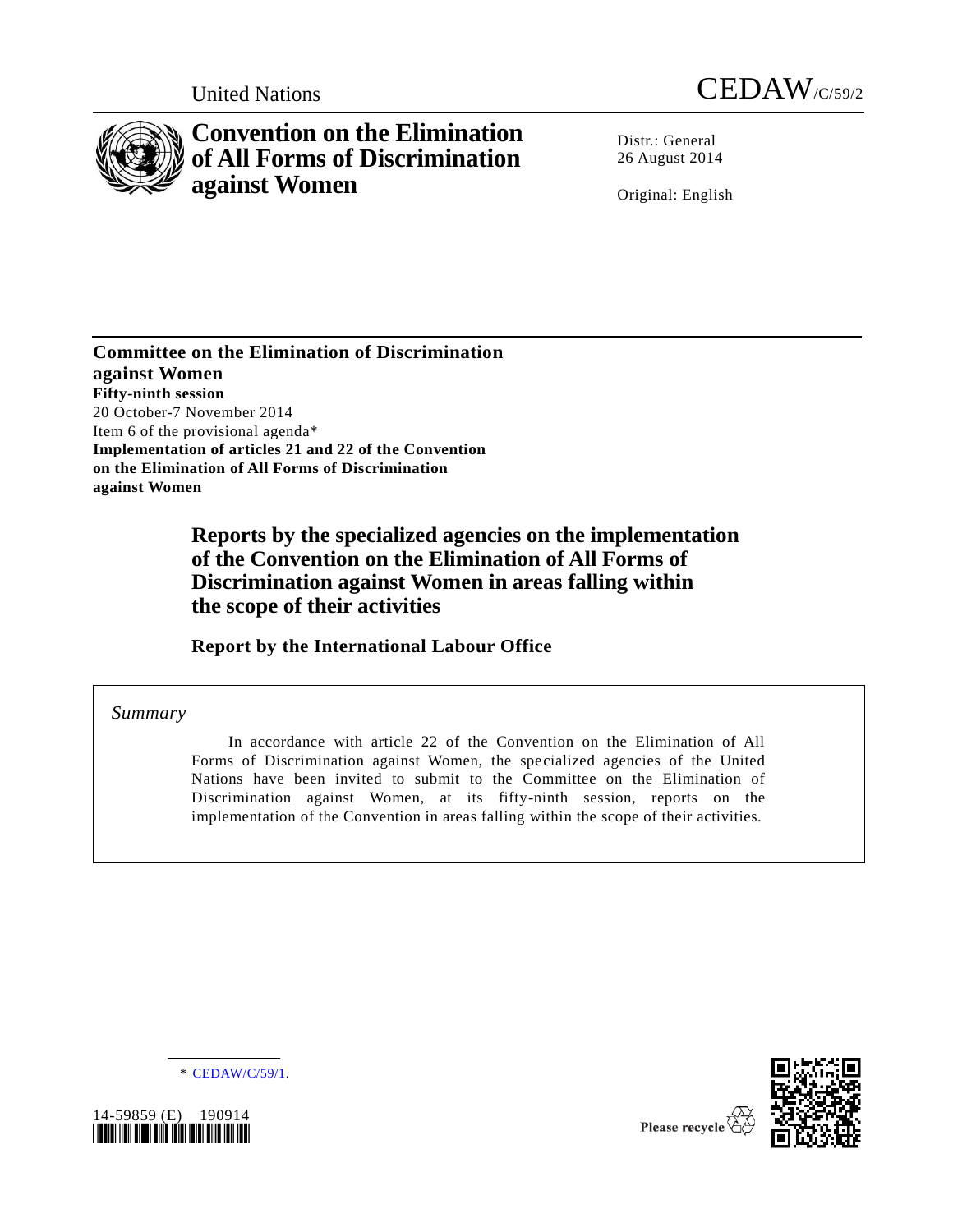# Contents

|  | Page           |
|--|----------------|
|  |                |
|  |                |
|  |                |
|  |                |
|  | $\overline{9}$ |
|  |                |
|  |                |
|  |                |
|  | 24             |
|  |                |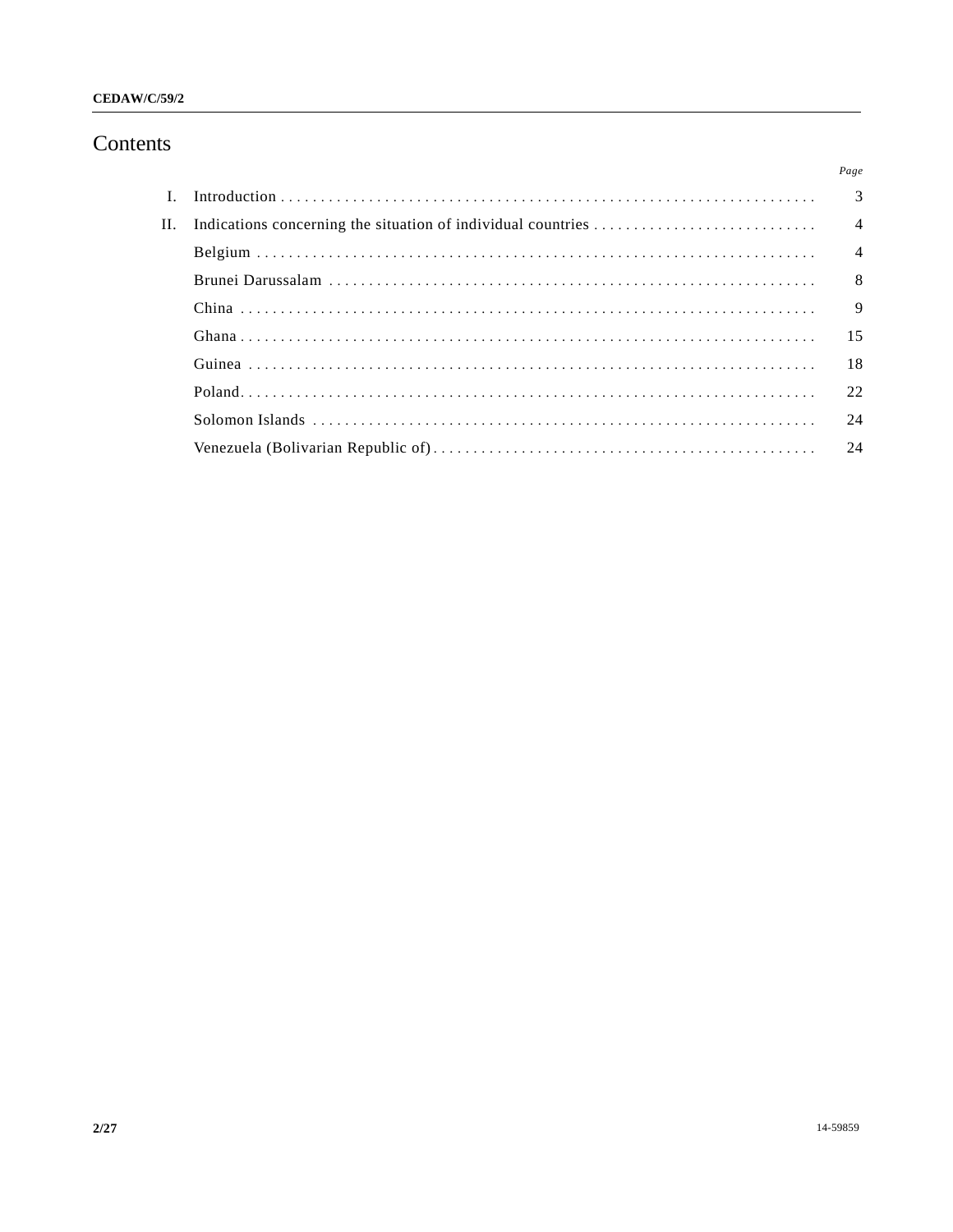# **I. Introduction**

1. The provisions of article 11 of the Convention on the Elimination of All Forms of Discrimination against Women are dealt with in a number of conventions of the International Labour Organization (ILO). Of the 189 conventions adopted to date, the information herein relates principally to the following:

- Equal Remuneration Convention, 1951 (No. 100), which has been ratified by 171 member States
- Discrimination (Employment and Occupation) Convention, 1958 (No. 111), which has been ratified by 172 member States
- Workers with Family Responsibilities Convention, 1981 (No. 156), which has been ratified by 43 member States

2. Where applicable, reference is made to a number of other conventions that are relevant to the employment of women:

#### *Forced labour*

- Forced Labour Convention, 1930 (No. 29), and the Protocol adopted in 2014 (not yet in force)
- Abolition of Forced Labour Convention, 1957 (No. 105)

## *Child labour*

- Minimum Age Convention, 1973 (No. 138)
- Worst Forms of Child Labour Convention, 1999 (No. 182)

#### *Freedom of association*

- Freedom of Association and Protection of the Right to Organize Convention, 1948 (No. 87)
- Right to Organize and Collective Bargaining Convention, 1949 (No. 98)

#### *Employment policy*

- Employment Policy Convention, 1964 (No. 122)
- Human Resources Development Convention, 1975 (No. 142)

## *Maternity protection*

- Maternity Protection Convention, 1919 (No. 3)
- Maternity Protection Convention (Revised), 1952 (No. 103)
- Maternity Protection Convention, 2000 (No. 183)

#### *Night work*

- Night Work (Women) Convention (Revised), 1948 (No. 89), and Protocol
- Night Work Convention, 1990 (No. 171)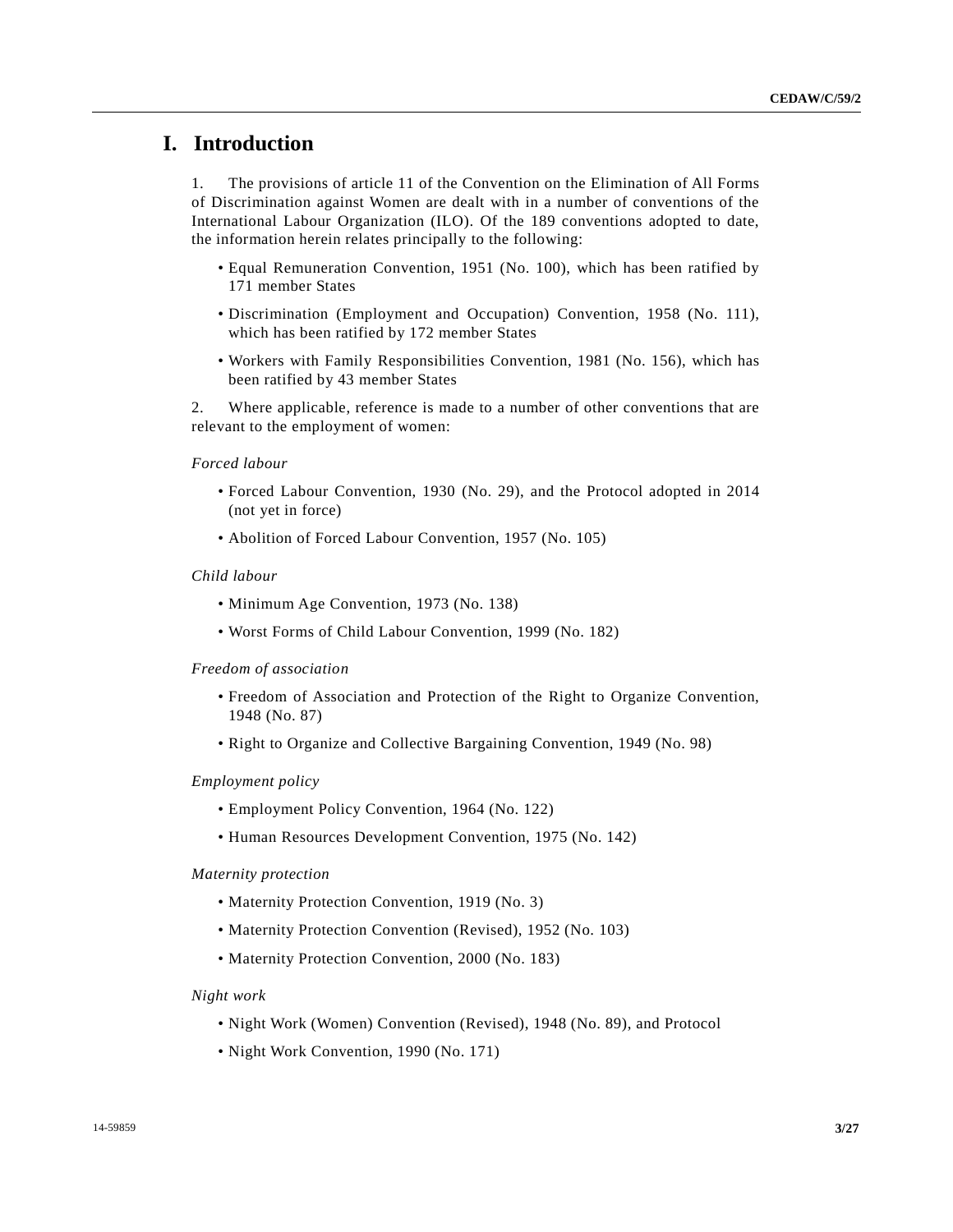*Underground work* 

• Underground Work (Women) Convention, 1935 (No. 45)

*Migrant workers*

- Migration for Employment Convention (Revised), 1949 (No. 97)
- Migrant Workers (Supplementary Provisions) Convention, 1975 (No. 143)

*Part-time work* 

• Part-Time Work Convention, 1994 (No. 175)

*Home work* 

• Home Work Convention, 1996 (No. 177)

## *Domestic workers*

• Domestic Workers Convention, 2011 (No. 189)

3. The application of ratified conventions is supervised by the ILO Committee of Experts on the Application of Conventions and Recommendations, a body of independent experts from around the world, which meets annually. The information submitted in section II of the present report consists of summaries of observations and direct requests made by the Committee. Observations are comments published in the Committee's annual report — produced in English, French and Spanish which are submitted to the Conference Committee on the Application of Standards. Direct requests, produced in English and French, and in the case of Spanishspeaking countries, also in Spanish, are not published in book form, but are made public. At a later date, they are published on the ILO database of supervisory activities, NORMLEX.

4. The information below sets out brief references to the much more detailed comments made by the ILO supervisory bodies. The relevant comments of the Committee of Experts referred to in section  $II$  can be found www.ilo.org/dyn/normlex/en/.

5. It will be noted that the Committee of Experts in its own comments often includes references to the information submitted by Governments to the Committee on the Elimination of Discrimination against Women or to the other United Nations treaty bodies, as well as to reports issued by those bodies.

# **II. Indications concerning the situation of individual countries**

## **Belgium**

6. Among the relevant ILO conventions, Belgium has ratified Conventions Nos. 100 and 111. It has also ratified Conventions Nos. 29, 87, 97, 98, 105, 122, 138, 171, 177 and 182.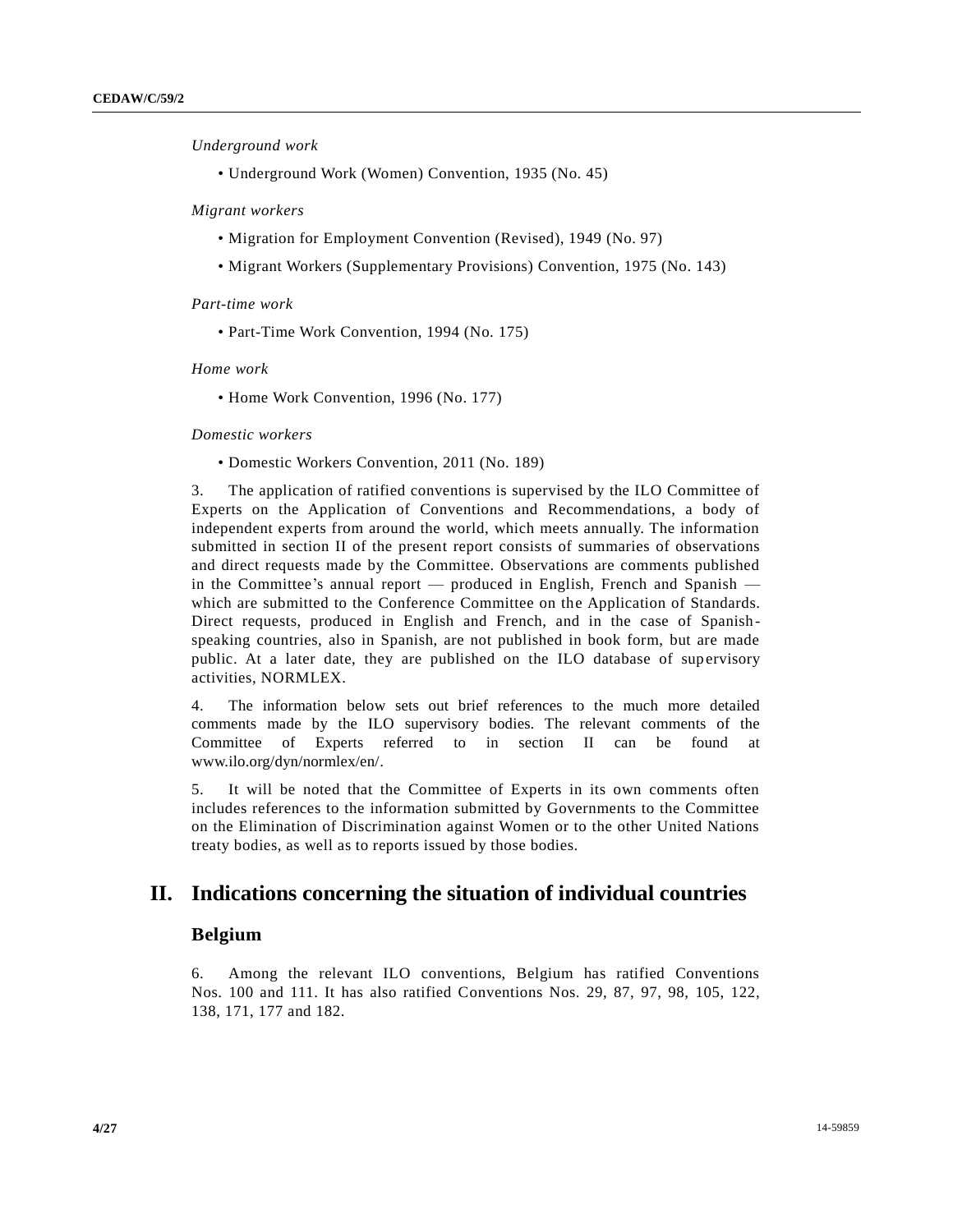## **Comments made by the supervisory bodies of the International Labour Organization**

7. The pending comments of the Committee of Experts relevant to the provisions of the Convention on the Elimination of All Forms of Discrimination against Women relate to the items below.

## *Convention No. 100*

8. In its observation in 2012, the Committee noted with interest the adoption on 22 April 2012 of the act aimed at tackling the wage gap between men and women. It asked the Government to provide information on the application, in practice, of the act.

9. In its direct request in 2012, the Committee noted that, according to a report published in 2012 by the Institute for the Equality of Women and Men (Institut pour l'égalité des femmes et des hommes — IEFH), the wage gap based on the gross hourly wages of all workers in all sectors was 9 per cent in 2008, compared with 22 per cent when based on gross annual earnings. The report also indicated that the wage gap was considerably wider when "extralegal benefits", such as supplementary pension paid by the employer, transportation allowance and share in the capital of the enterprise were taken into account, given that women had less opportunity to benefit from such incentives and, when they did, incentives were paid at a lower rate. The Committee requested the Government to take steps to ensure that men and women benefited on an equal footing from incentives and benefits, beyond the basic wage, that were paid directly or indirectly, in cash or in kind, by the employer.

10. The Committee also requested the Government to provide information on the measures taken to address the underlying causes of the wage gap between men and women, especially occupational segregation in vocational guidance and training, placement services and the classification of functions in economic sectors and enterprises.

11. With regard to wage differentials affecting women workers from the countries of the Maghreb and other African countries, the Committee asked the Government to provide information on the findings of a study on discrimination against non-Belgian men and women, which was expected to be finalized by the end of 2011, as well as on the relevant follow-up measures taken or envisaged.

12. The Committee noted further that only seven complaints of discrimination had been lodged with IEFH in 2010. It asked the Government to provide information on activities carried out among workers, employers and their organizations to promote awareness of the principle of equal remuneration for men and women for work of equal value and to inform them of the available channels for lodging complaints.

#### *Convention No. 111*

13. In its direct request in 2012, the Committee noted the Government's indication that the number of complaints concerning discrimination on the basis of pregnancy as a proportion of the total number of complaints regarding discrimination in employment remained very high (43.18 per cent in 2009, 42.4 per cent in 2010 and 33.5 per cent in 2012). It also noted that the number of complaints concerning sexual harassment received by IEFH had increased considerably between 2009 and 2011 (from 7 to 41).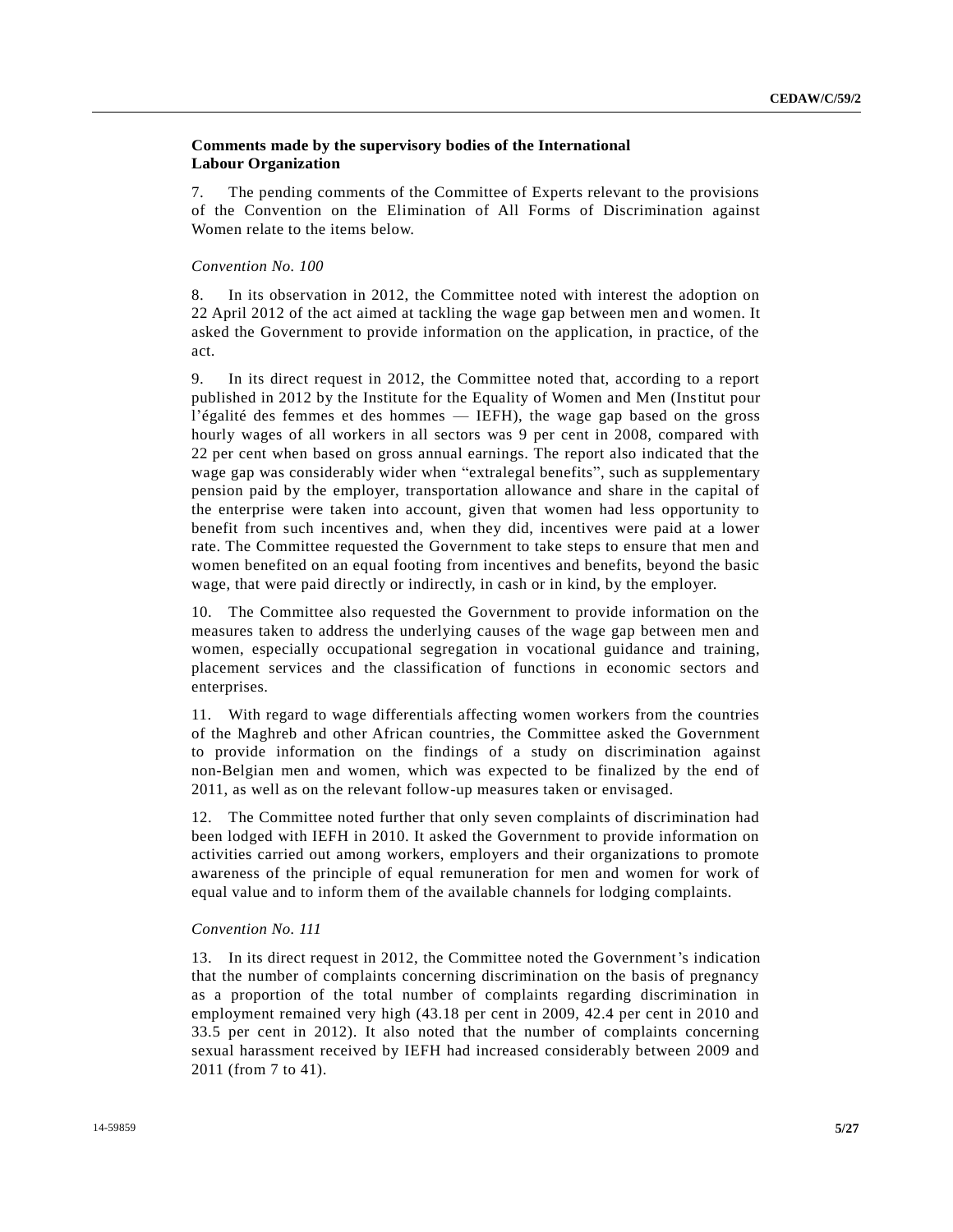14. The Committee requested the Government to take specific steps to prevent and eliminate discrimination on the basis of pregnancy and maternity in employment and occupation, and to provide information on the measures taken to prevent and address sexual harassment in the workplace. It also asked the Government to continue to provide information on the number and outcome of cases of sexual harassment and discrimination on the grounds of pregnancy and maternity lodged with IEFH, the labour inspectorate or the judicial authorities.

15. The Committee noted that, according to the report on the gender pay gap in Belgium published in 2012 by IEFH, horizontal and vertical gender segregation persisted in the labour market. It requested the Government to provide information on the specific measures taken or envisaged to improve the participation rate of women in economic sectors and occupations in which they were underrepresented, especially their participation in a wider range of vocational training courses giving them access in particular to jobs that offered possibilities of advancement and promotion.

16. The Committee noted the adoption, on 28 July 2011, of an act establishing a quota of one third for women on the executive boards of public enterprises, and welcomed the adoption, on 2 June 2012, of the Royal Order modifying the Royal Order of 2 October 1937 establishing the status of State employees, which was aimed at promoting the participation of women in high-level posts in the civil service. The Committee requested the Government to provide information on the results achieved in the context of initiatives aimed at improving the rate of participation of women in managerial posts in the federal Administration, and on the implementation of the act of 28 July 2011.

17. The Committee also noted the Government's indication that IEFH planned to evaluate the impact of the recommendations on gender equality in public contracts, which had been disseminated to public procurement officials in the federal Administration further to the adoption of the act of 12 January 2007 on gender mainstreaming in federal policies. It also noted the Government's statement that gender mainstreaming coordinators had been appointed in all federal public services and public planning services and that the plan for gender mainstreaming in all policies and monitoring mechanisms would be adopted once the next Government with full powers took office. The Committee requested the Government to continue to provide information on the implementation of the act of 12 January 2007 and its impact in practice on gender equality in employment and occupation.

#### *Convention No. 122*

18. In its direct request in 2012, the Committee noted the subsidies introduced at the federal level to reduce wage costs for employers of "very young workers" (young persons recruited before their nineteenth birthday), young unemployed persons under 26 years of age without a secondary education diploma and low-wage workers (from 19 to 29 years of age). More than 34,000 young persons were reported to have found employment as a result of that measure up to January 2011. According to the data available to ILO, about 96,000 young persons (53,000 men and 43,000 women) were unemployed in 2010. In August 2011, the overall number of young persons affected by unemployment was a few thousand higher, reflecting an increase in the number of unemployed young women; the number of unemployed young men had decreased. The Committee invited the Government to provide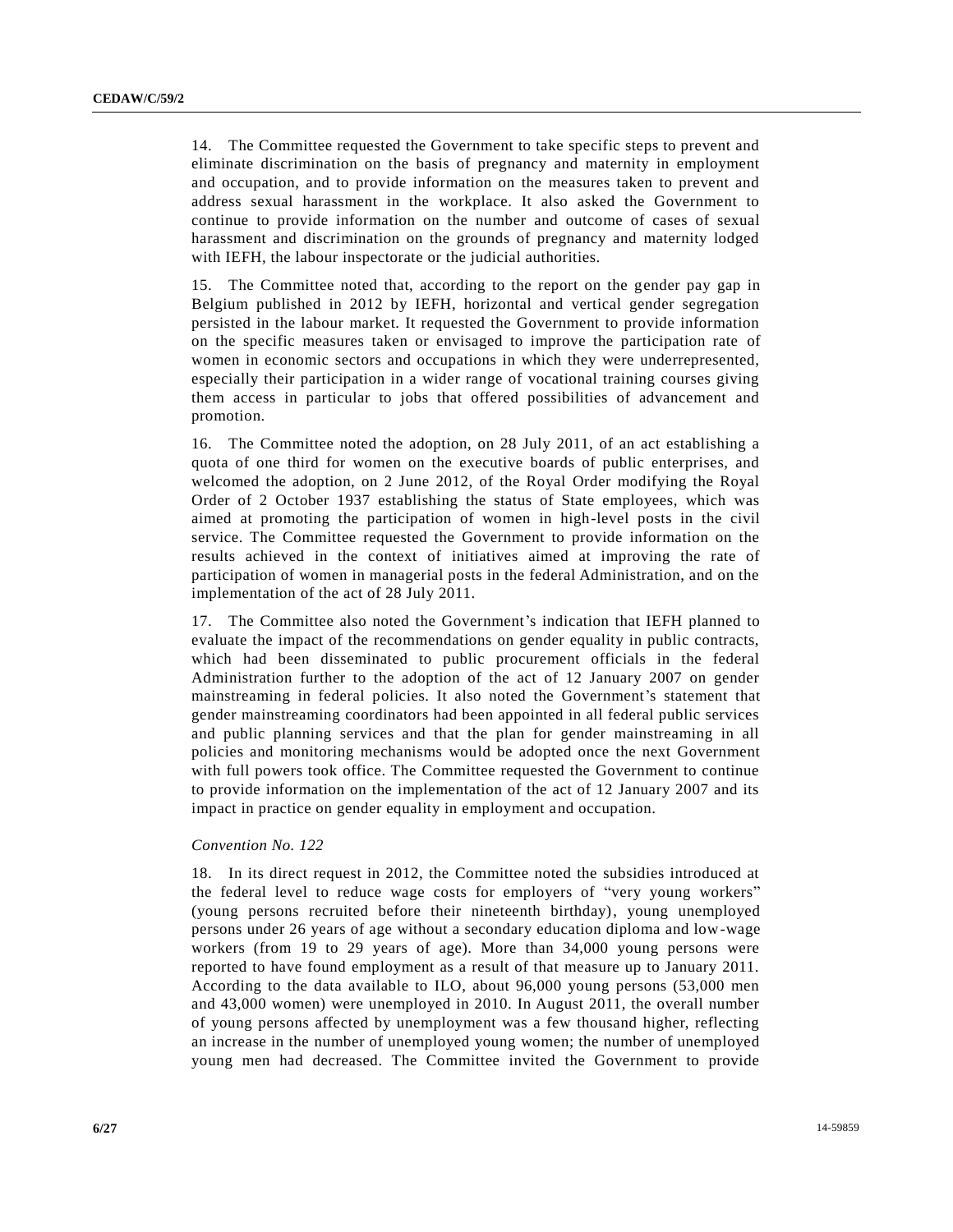updated information on the employment trends for young people, in addition to an evaluation of the active policy measures implemented with a view to minimizing the impact of unemployment on young persons and promoting their lasting integration into the labour market.

19. The Government has been requested to submit its report on Convention No. 122, which is due for review by the Committee at its session in November-December 2014.

#### *Convention No. 182*

20. In its direct request in 2011, the Committee noted the statistics provided by the Government relating to offences involving child pornography and the procuring of minors. According to data from the College of Public Prosecutors, 8 cases of procuring of minors and 636 cases of child pornography had been recorded in 2008, compared with 14 and 596, respectively, in 2009. The Government indicated that the number of cases relating to those offences had risen significantly since 2003/04, especially because of technological developments in digital imagery, which facilitated the exchange of pornographic material.

21. The Committee also noted that 56 convictions and 29 suspended sentence s had been handed down by the Criminal Court of First Instance against offenders in the areas of child pornography and procuring of minors in 2008. Four people had been acquitted. In 2009, only two convictions and four suspended sentences had been handed down. The Government indicated that several years could pass before a case registered with the Public Prosecutor's Office was concluded in the criminal court. According to data from the Criminal Policy Division of the Federal Justice Department, the number of convictions handed down for various offences in 2008 were as follows: 119 convictions in relation to pornography involving minors; 31 convictions for inciting minors to debauchery, corruption or prostitution; 4 convictions for inciting minors to debauchery, corruption or prostitution where the offenders, by negligence, were unaware that the victims were minors; 5 convictions for procuring, luring, abducting or retaining with a view to debauchery or prostitution; 7 convictions for running a brothel where minors engaged in prostitution; and 7 convictions for exploiting debauchery or prostitution involving minors.

22. The Committee requested the Government to continue to provide statistics, disaggregated by sex and age, on the nature, extent and trends of the worst forms of child labour and also to supply information on the number and nature of reported violations, investigations, convictions, prosecutions and criminal penalties imposed.

23. The Government has been requested to submit its report on Convention No. 182, which is due for review by the Committee at its session in November-December 2014.

#### *Other conventions on which the Government has been requested to report*

24. The Government has also been requested to submit its reports on Conventions Nos. 29, 105 and 138 and its first report on Convention No. 177, which are due for review by the Committee at its session in November-December 2014.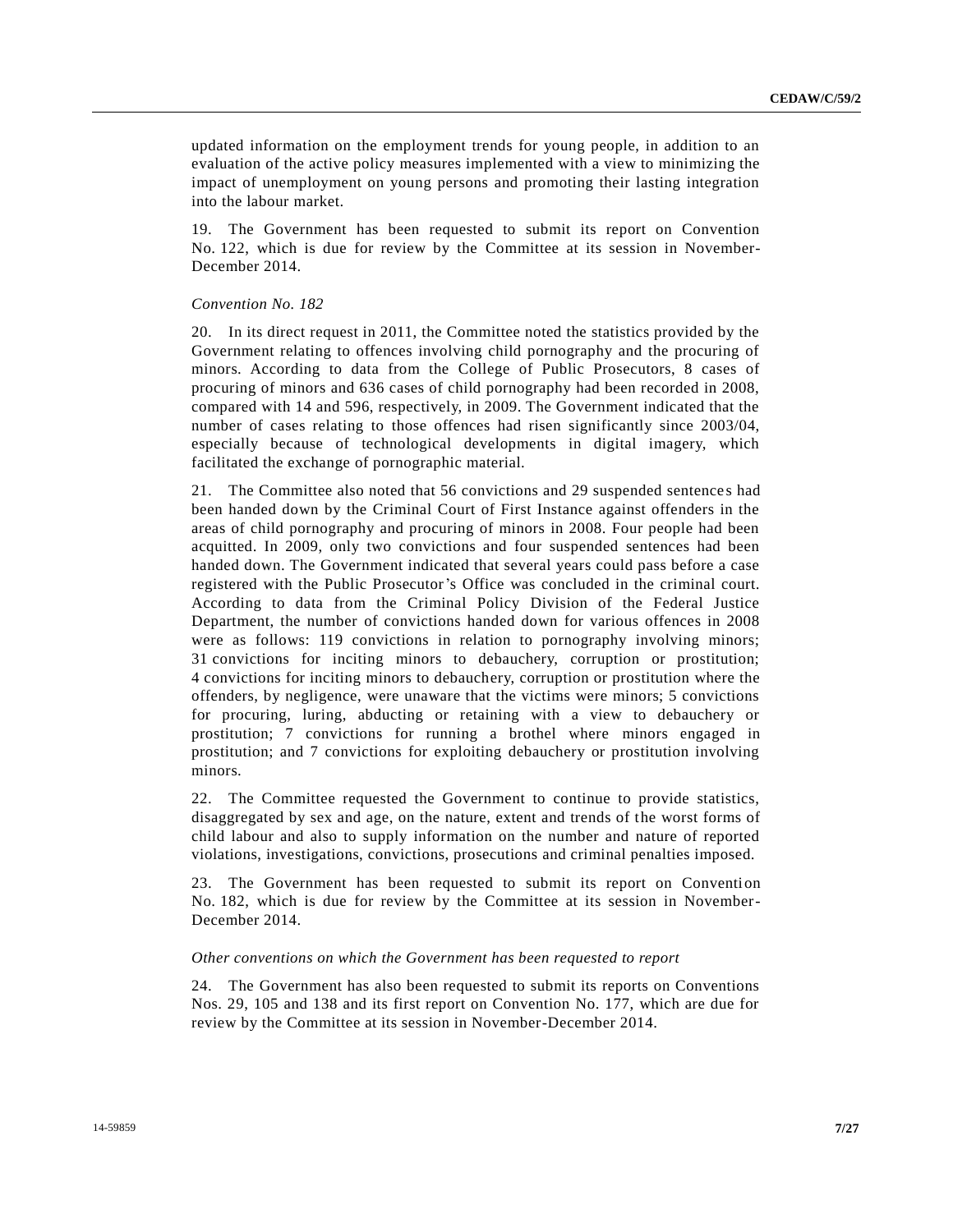# **Brunei Darussalam**

25. Among the relevant ILO conventions, Brunei Darussalam has ratified Conventions Nos. 138 and 182.

## **Comments made by the supervisory bodies of the International Labour Organization**

26. The pending comments of the Committee of Experts relevant to the provisions of the Convention on the Elimination of All Forms of Discrimination against Women relate to the items below.

#### *Convention No. 182*

27. In its direct request in 2011, the Committee took note of the first report of the Government. Section 366A of the Penal Code provides that whoever induces a girl under the age of 18 years to go to any place or to engage in any act with the intent that she may be, or knowing that it is likely that she will be, forced or seduced into illicit intercourse with another person, commits an offence. Section 372 of the Penal Code provides that whoever sells, lets to hire, or otherwise disposes of any person under the age of 18 years with the intent that such person shall, at any age, be employed or used for the purpose of prostitution or illicit intercourse with any person or for any unlawful or immoral purpose, or knowing it to be likely that such person will at any age be employed or used for such purpose, is liable to imprisonment and whipping. Moreover, section 373 of the Penal Code prohibits anyone from buying, hiring or otherwise obtaining possession of any person under the age of 18 years with the intent that such person shall, at any age, be employed or used for the purpose of prostitution or illicit intercourse with any person or for an unlawful or immoral purpose.

28. The Committee observed that the above-mentioned provisions were accompanied by explanations according to which the "person under the age of 18 years" was referred to as a "female under the age of 18 years". The report of the Government also referred to the Women and Girls Protection Act of 1984, sections 3 and 5 of which provided for the prohibition of the procuring or offering of women or girls for prostitution. The Committee noted, however, that the use of children under  $18$  years of age for prostitution, i.e. by a client, did not appear to be prohibited. It noted further that only the procuring and offering of girls under 18 years of age appeared to be prohibited. The Committee therefore requested the Government to take the measures necessary to ensure that the use, procuring or offering of both boys and girls under the age of 18 for the purpose of prostitution was prohibited, and to provide information on the progress made in that regard.

29. With regard to the production of pornography, the Committee noted that section 292 of the Penal Code prohibited, among other acts, the sale, production, distribution, exhibition, importation and exportation of obscene articles. An article shall be determined to be obscene if its effect or the effect of any one of its items tends to deprave and corrupt persons who, having regard to all relevant circumstances, are likely (or would have been likely but for the lawful seizure of the article) to read, see or hear the matter contained or embodied in it. An "article" is any matter to be read or looked at or both, any sound record, and any film, video cassette, photographic negative or other record of a picture. The Committee also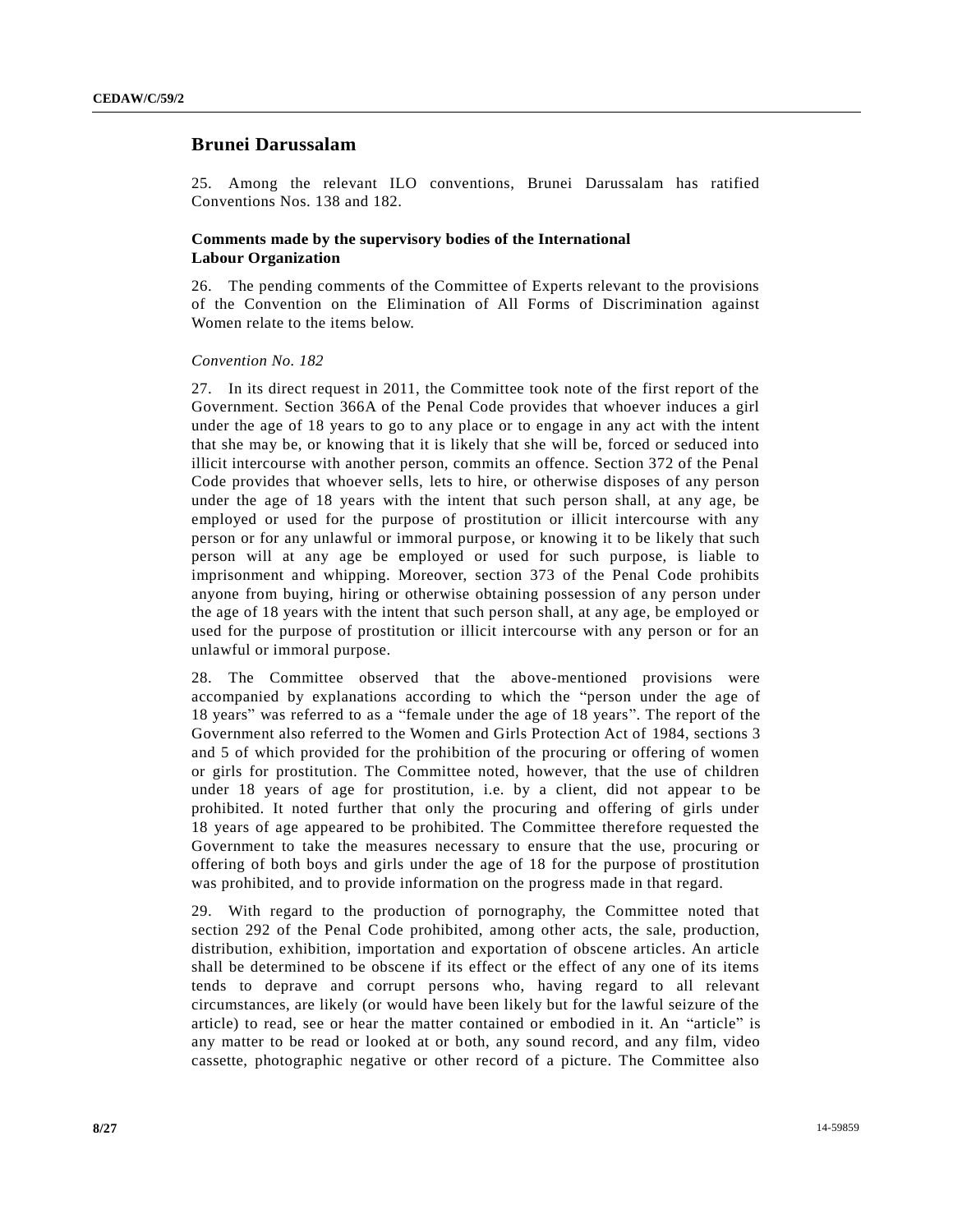observed that section 4 of the Undesirable Publications Act provides that any person who imports, publishes, sells, offers for sale, distributes or reproduces any prohibited publication is guilty of an offence.

30. The Committee noted, however, that there did not appear to be a provision specifically prohibiting the use, procuring or offering of a child for the production of pornography or pornographic performances, as required by article 3 (b) of the Convention. It therefore requested the Government to indicate the measures taken or envisaged to ensure that the use, procuring or offering of boys and girls under 18 years of age for the production of pornography or pornographic performances was prohibited.

31. The Government has been requested to submit its report on Convention No. 182, which is due for review by the Committee at its session in November-December 2014.

# **China**

32. Among the relevant ILO conventions, China has ratified conventions Nos. 100 and 111. It has also ratified Conventions Nos. 45, 122, 138 and 182.

## **Comments made by the supervisory bodies of the International Labour Organization**

33. The pending comments of the Committee of Experts relevant to the provisions of the Convention on the Elimination of All Forms of Discrimination against Women relate to the items below.

## *Convention No. 100*

34. In its observation in 2012, the Committee recalled that the Labour Law and the Labour Contract Law referred to equal pay for equal work, which was narrower than the principle of the Convention. The Committee asked the Government to take specific steps to give full legislative expression to the principle of equal remuneration for men and women for work of equal value, so that it covered not only situations where men and women performed the same work but also encompassed work that was of an entirely different nature, which was nevertheless of equal value.

35. In its direct request in 2012, the Committee noted the Government's indication that objectives of the national programme for women's development for 2011-2020 would include further facilitating a higher level of education and vocational training for women, taking effective measures to promote employment of women in newly emerging industries and trades and guiding and enabling rural women to shift their employment to non-agricultural sectors.

36. The Committee requested the Government to take steps to collect and analyse data on the distribution of men and women in the various sectors of the economy and occupations, their levels of responsibility and corresponding levels of earnings, and to provide such data as soon as they became available. It also asked the Government to indicate the specific measures taken under the national programme for women's development in addressing the concentration of women in lower-paid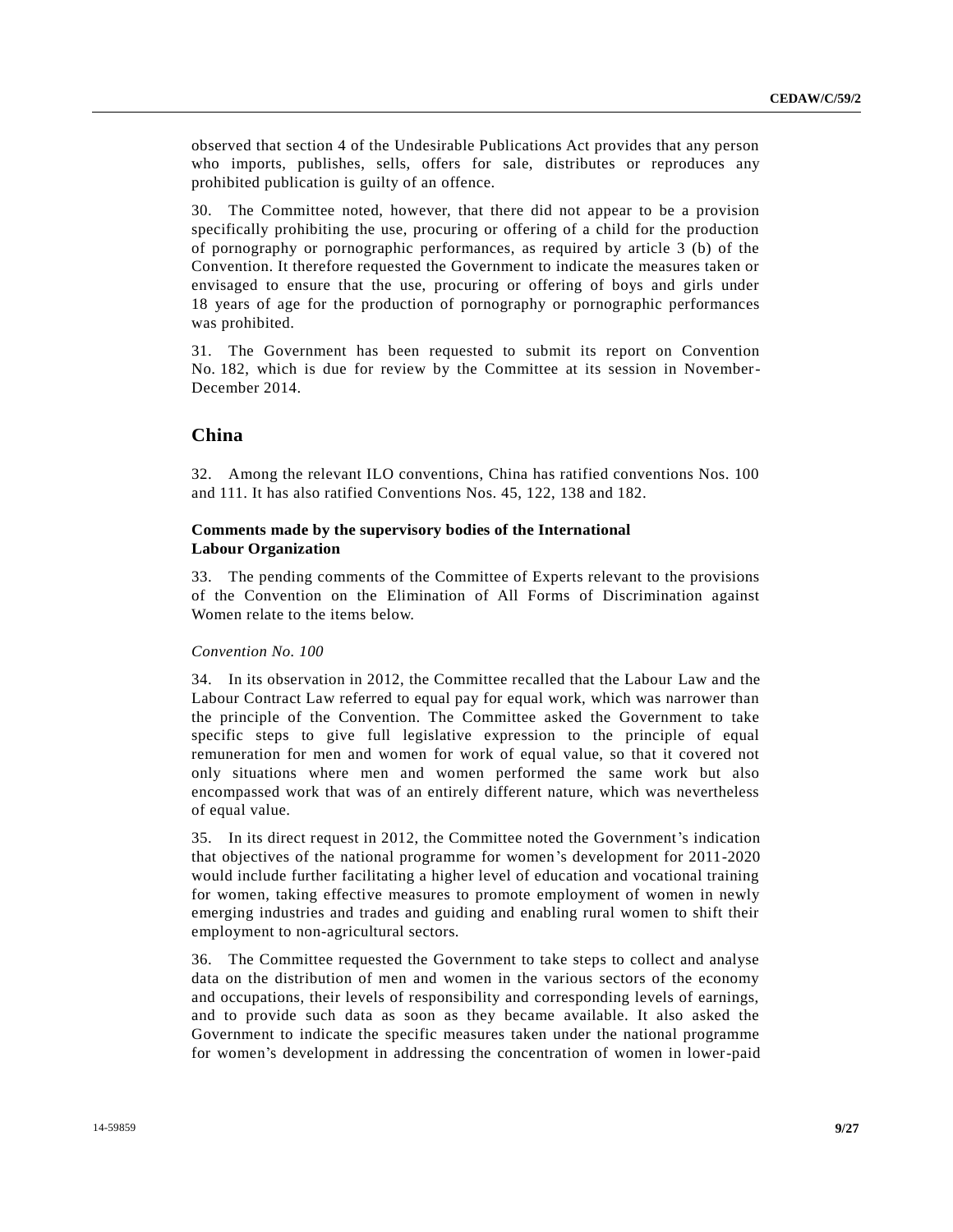jobs and their underrepresentation in higher-paid sectors or occupations, and the impact thereof.

37. The Committee asked the Government to provide information on the measures taken or envisaged to ensure that the principle of the Convention was being applied not only to the basic wage but also to any additional allowances, bonuses or subsidies paid directly or indirectly by the employer to the worker, and to ensure that no sex-based discrimination existed in the payment of such additional emoluments.

38. The Committee noted the Government's indication that the labour security administrative departments regularly analysed various occupations to formulate the wages for different occupations and guide the enterprises for a reasonable determination of the wage level, and that the process did not take gender into account. The Committee considered that it was unclear how it was being ensured that the wage levels for occupations predominantly carried out by women were not being undervalued compared with those carried out by men.

39. The Committee asked the Government to take appropriate measures, in cooperation with workers' and employers' organizations, to ensure that the national system for wage-setting fully reflected the principle of equal remuneration for men and women for work of equal value. It also asked the Government to raise awareness among workers and employers and their representatives of the principle of equal remuneration for men and women for work of equal value and to promote the inclusion of the principle in collective agreements.

## *Convention No. 111*

40. In its direct request in 2012, the Committee noted that a definition of discrimination had not been included in any relevant laws or regulations. In that regard, the Government indicated that there was no distinction between direct or indirect discrimination in the legislation. The Committee asked the Government to provide information on how workers were protected against indirect discrimination in employment and occupation, and whether any steps were being taken or envisaged to include a definition of discrimination in the relevant laws and regulations, with a view to ensuring that workers were protected against both direct and indirect discrimination.

41. The Committee also noted the Government's indication that the statutory retirement age was 60 for men, 50 for women generally and 55 for female civil servants. It also noted that the Government cited the results of a survey conducted by the Women's Studies Institute of China, released in March 2011, that indicated that preferences and attitudes differed with regard to maintaining different retirement ages for men and women. The Government further indicated in its report that relevant government departments were considering the adoption of 60 years or more as the unified retirement age for men and women, but that it had concerns that there would be strong opposition from society. The Committee recalled that differences in retirement ages between women and men could be discriminatory where the amount of the pension was linked to the length of contributory service, given that women would receive a lower pension than men. Earlier retirement ages for women could also have a negative impact on women's career paths and access to higher-level positions. The Committee asked the Government to continue to provide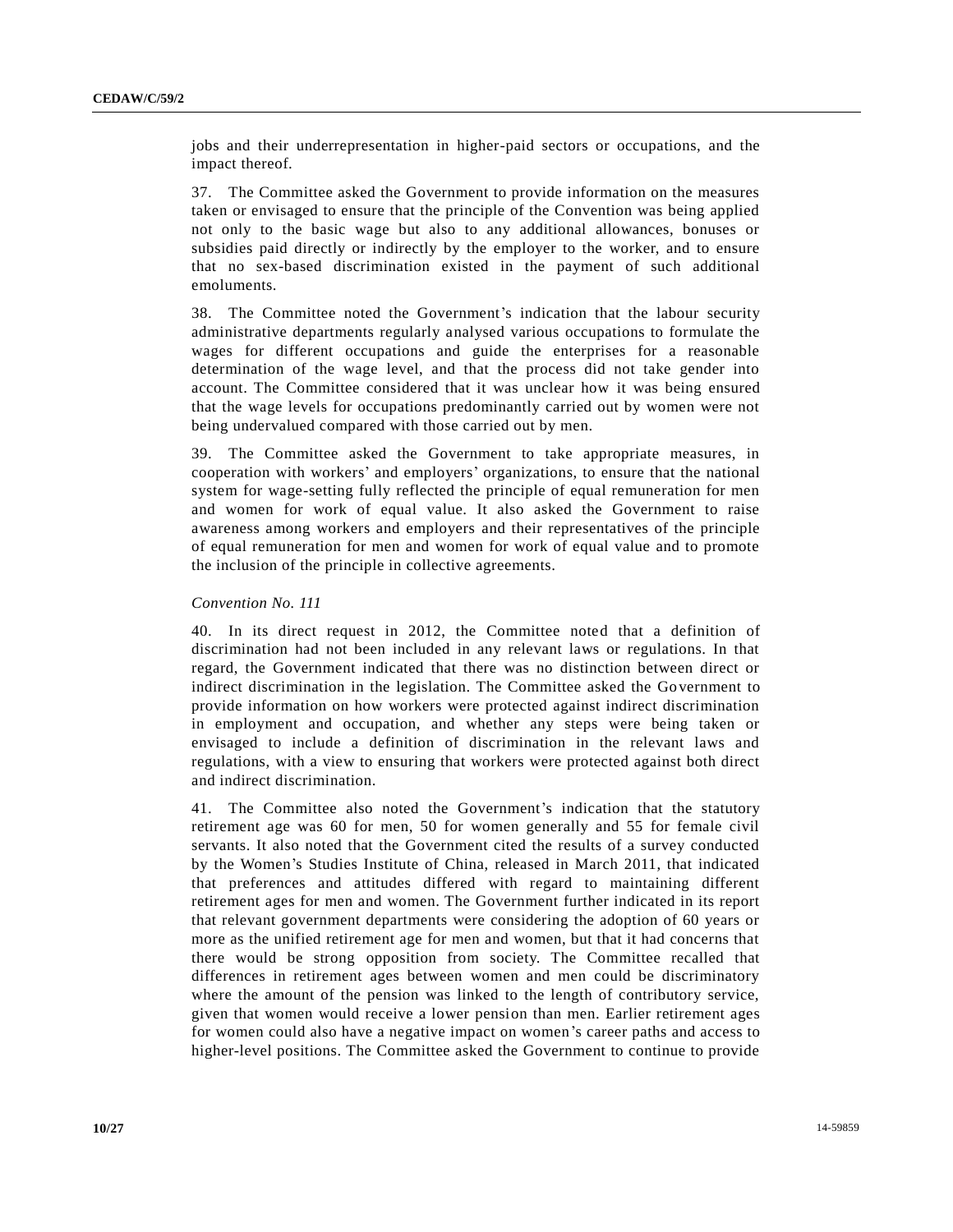information on the steps taken with a view to unifying the retirement age for men and women.

42. Noting that article 11 of the Special Provisions on Labour Protection of Female Workers, which came into force on 18 April 2012, included an obligation on the employer to prevent and prohibit sexual harassment of female workers at the workplace, the Committee asked the Government to provide information on the practical application of that article, as well as on article 40 of the Law on the Protection of Women's Rights and Interests, including information on any cases of sexual harassment dealt with by the competent authorities. The Committee also asked the Government to indicate whether any consideration was being given to expanding protection against sexual harassment at the workplace to male workers, as well as to including a definition of sexual harassment to ensure that it covered both quid pro quo and hostile environment harassment.

43. With regard to discrimination based on pregnancy and maternity, the Committee reiterated its request for detailed information on the measures taken to address employment discrimination faced by women based on the fact that they bear children and are seen as primary caregivers, including measures to reconcile work and family targeting both men and women on an equal footing.

44. The Committee noted that in 2009 the Government had issued a notice on implementing the special plan for vocational training for the period from 2009 to 2010. The Committee also noted the Government's indication that, as a result of active employment policies to promote female employment, including through tax exemption, post subsidies and vocational training allowances, by the end of 2009, more than 358 million women were employed, accounting for 46 per cent of the entire working population. The small-sum secured loans had become available for female workers in 2009, and the limit of such loans for female workers had been set higher than that for male workers. The Committee further noted the Government's indication, in the context of addressing occupational gender segregation, that it had taken measures to support rural women in transferring to non-agricultural industries.

45. The Committee requested the Government to continue to provide information on the specific measures taken to promote and ensure women's equality of opportunity and treatment in employment and occupation in the private and public sectors, and in rural and urban areas. It also asked the Government to provide information on the measures taken to address horizontal and vertical occupational gender segregation, including under the notice on implementing the special plan for vocational training for the period from 2009 to 2010, as well as on the specific impact of the small-sum secured loans on promoting greater access of women to better-paid employment and occupations.

46. The Committee recalled that provisions in a number of laws and regulations restricted the work that women could undertake. In particular, article 26 of the Law on the Protection of Women's Rights and Interests provided that women must not be assigned to any work or physical labour not suited to them; article 13 of the Labour Law, article 27 of the Employment Promotion Law, article 3 of the Regulation on the Administration of Human Resources Markets and article 16 of the Regulatio n on Employment Service and Employment Administration allowed the State to determine the types of work and posts that were not suitable for women; and article 59 of the Labour Law prohibited women from working in mines or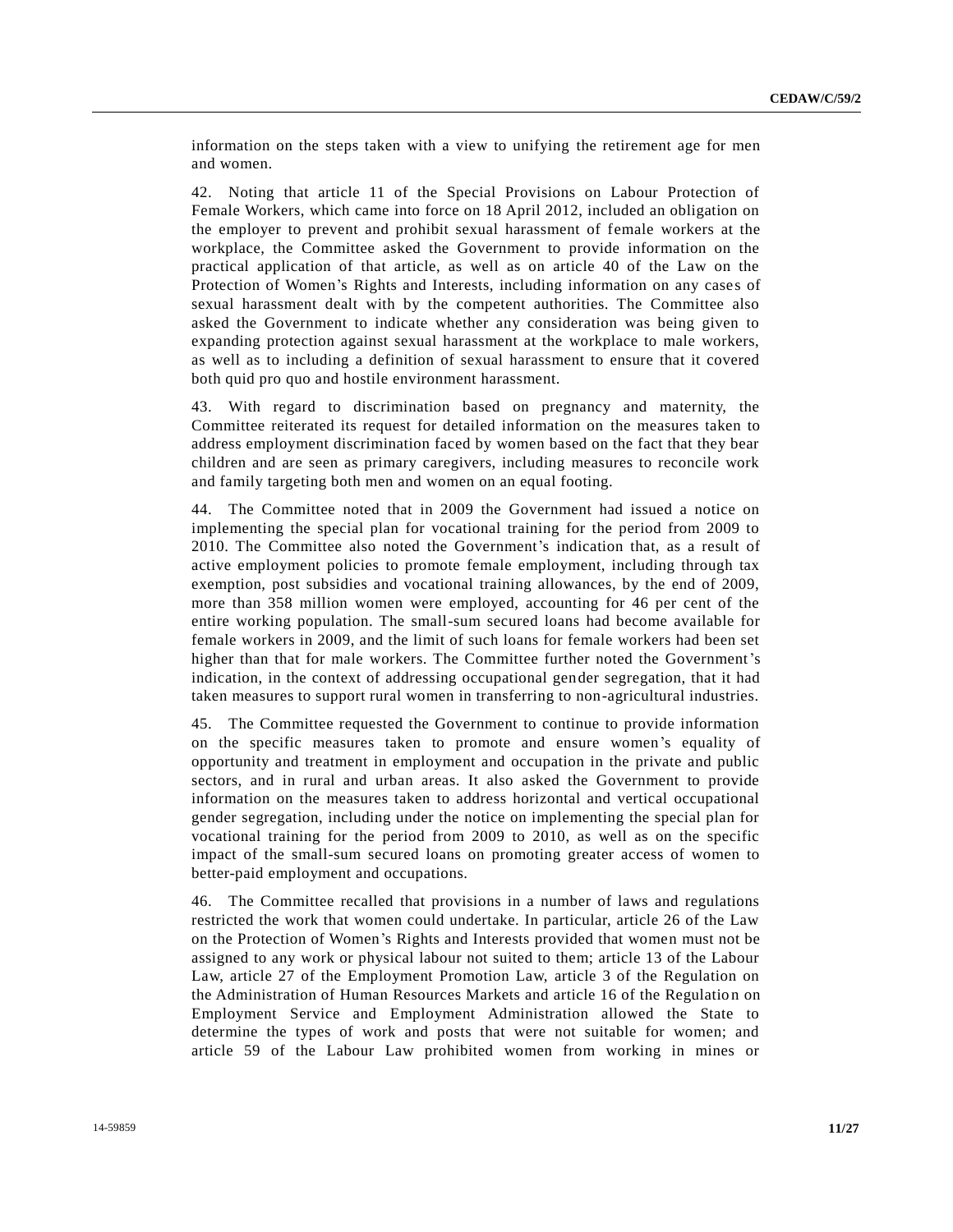undertaking physically intense work as determined by the State or "other work that female workers should avoid".

47. The Committee noted the Government's indication that the Special Provisions on Labour Protection of Female Workers of 2012, by which the Provisions on Labour Protection of Female Workers of 21 July 1988 were repealed, set out and updated the work prohibited for women. The Committee drew the Government's attention to the detrimental effect that such restrictions could have on the equality of opportunity and treatment of women in employment and occupation. Given that it was awaiting the translation of the Special Provisions of 2012, the Committee asked the Government to indicate how it was ensured that any protective measures were strictly limited to maternity protection.

## *Convention No. 122*

48. In its observation in 2012, the Committee noted the information provided by the Government on measures targeting the employment of women, including social security and vocational training subsidies, entrepreneurial training and measures to improve the maternity insurance system. The Government indicated that those measures had promoted effectively the employment of women. By the end of 2009, urban employers employed a total of 125.3 million persons, of whom 46.785 million were women (37.2 per cent). The Government also provided data indicating that, from 2005 to 2009, public employment service agencies had helped 94.807 million persons to obtain jobs, of whom 44.514 million were women.

49. The Committee invited the Government to provide information on the impact of the measures taken to promote productive employment for vulnerable categories of workers, including updated data on the situation and trends of the active population, employment, unemployment and underemployment, disaggregated by sector, age and sex.

50. The Government has been requested to submit its report on Convention No. 122, which is due for review by the Committee at its session in November-December 2014.

#### *Convention No. 138*

51. In its observation in 2010, the Committee noted the information in the communication of the International Trade Union Confederation (ITUC) indicating that, in March 2010, a new 10-year reform plan for the overhaul and improvement of the education system had begun. ITUC stated that, according to statistics from the China Education and Research Network, the number of primary schools had decreased, as had enrolment at both the primary and secondary levels. It also referred to figures of the United Nations Children's Fund (UNICEF) indicating that some 1 million children (in particular ethnic minorities and girls) dropped out of school each year owing to poverty and that two thirds of non-enrolled school-age children in China were female. ITUC stated that girls were the first to drop out when economic pressures affected their families, and that girls were more often found to be working in factories. The increase in dropouts and the corresponding increase in child workers were due to increasing school fees. The ITUC allegations referenced cases of children being brought to work in factories by their parents in order to pay for their school fees.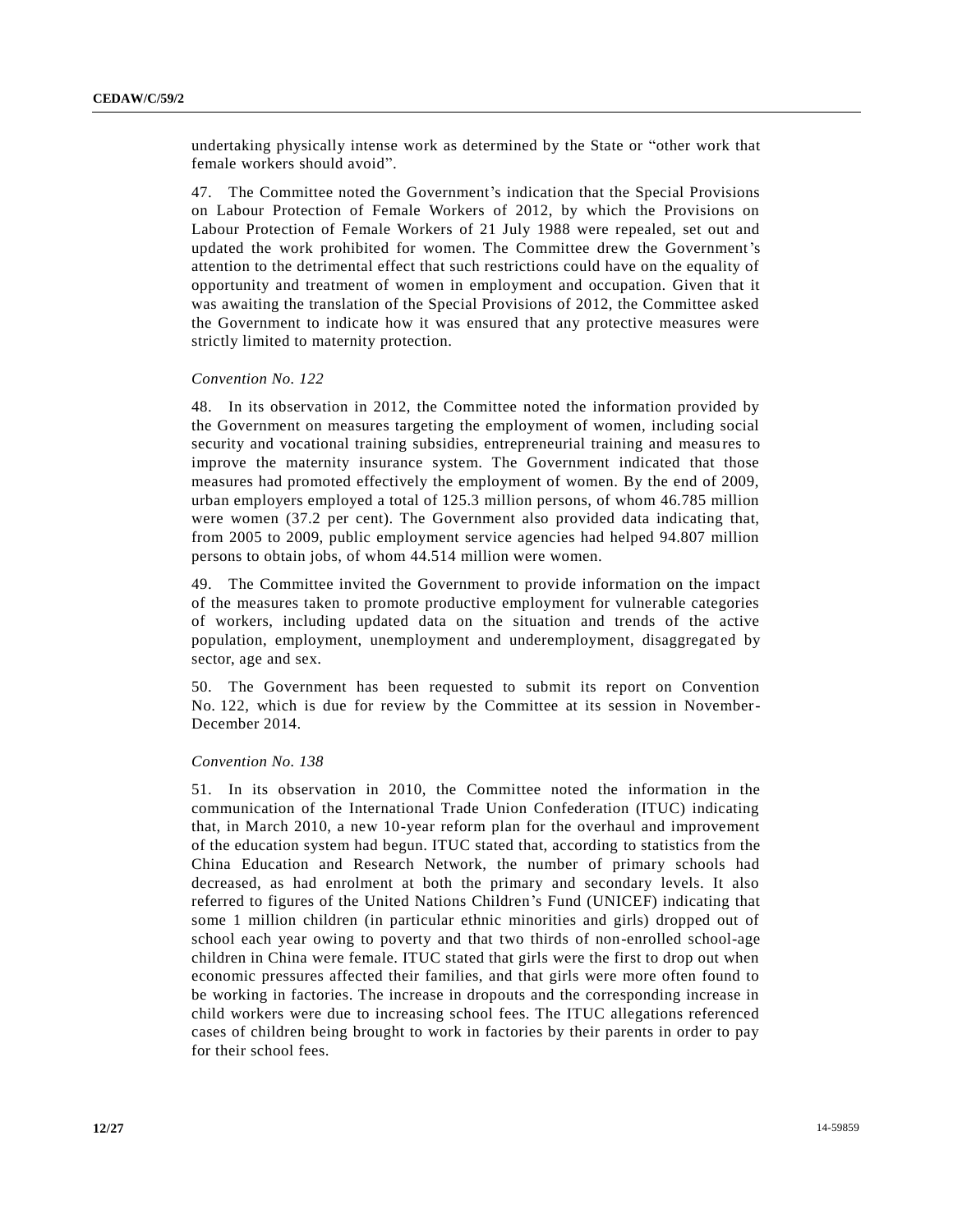52. The Committee urged the Government to pursue its efforts to ensure that, in practice, all children had access to free compulsory education, paying particul ar attention to girls and children from ethnic minorities and in rural areas. In that regard, the Committee requested the Government to take the measures necessary to considerably strengthen the mechanisms that monitored the enforcement of the Compulsory Education Law and the policies on exemptions for tuition and other fees. It requested the Government to continue to provide information on measures taken in that regard and information from the evaluation exercises conducted to monitor those policies.

53. The Government has been requested to submit its report on Convention No. 138, which is due for review by the Committee at its session in November-December 2014.

#### *Convention No. 182*

54. In its observation in 2010, the Committee noted allegations by ITUC that there had been an increasing number of Chinese girls trafficked to work as sex workers in Taiwan Province of China, in Australia, Canada, Japan, Malaysia, Myanmar, the Philippines and the United States of America and in the Middle East.

55. The Committee noted the Government's statement that the National Plan of Action against Trafficking in Women and Children 2008-2012 had been implemented effectively and had contributed to the reduction of the trafficking of women and children at the grass-roots level. The Committee further noted the information from the International Programme on the Elimination of Child Labour of ILO that phase II of the Mekong subregional project to combat trafficking in children and women had been completed in 2008, and that its remaining activities had been incorporated into a project on preventing trafficking in girls and young women for labour exploitation within China.

56. The Committee noted the information in the report entitled "Child trafficking in East and South-East Asia: reversing the trend", published by the UNICEF East Asia and Pacific Regional Office in August 2009, that trafficking occurred in every province in China, with most victims trafficked to the provinces of Guangdong, Shaanxi, Fujian, Henan, Sichuan and Jiangsu and to Guanxi. The Committee therefore requested the Government to redouble its efforts, within the framework of the National Plan of Action against Trafficking in Women and Children 2008 -2012, to combat and eliminate both internal and cross-border trafficking of persons under 18 years of age and to continue to provide information on the measures taken in that regard and the results achieved.

57. The Committee further noted the ITUC statement that national laws did not provide for adequate sanctions for trafficking-related crimes, and that, while buying trafficked children carried a sentence of imprisonment for three years, the vast majority of buyers were not prosecuted, especially if the child was not harmed and the buyer cooperated with the police. ITUC indicated further that there was a lack of transparency in reporting and investigations, and that Chinese police and local authorities colluded with traffickers in the Tibet Autonomous Region near the border with Nepal to recruit girls and women to work as escorts and prostitutes, resulting in some 10,000 sex workers in the city of Lhasa in Tibet.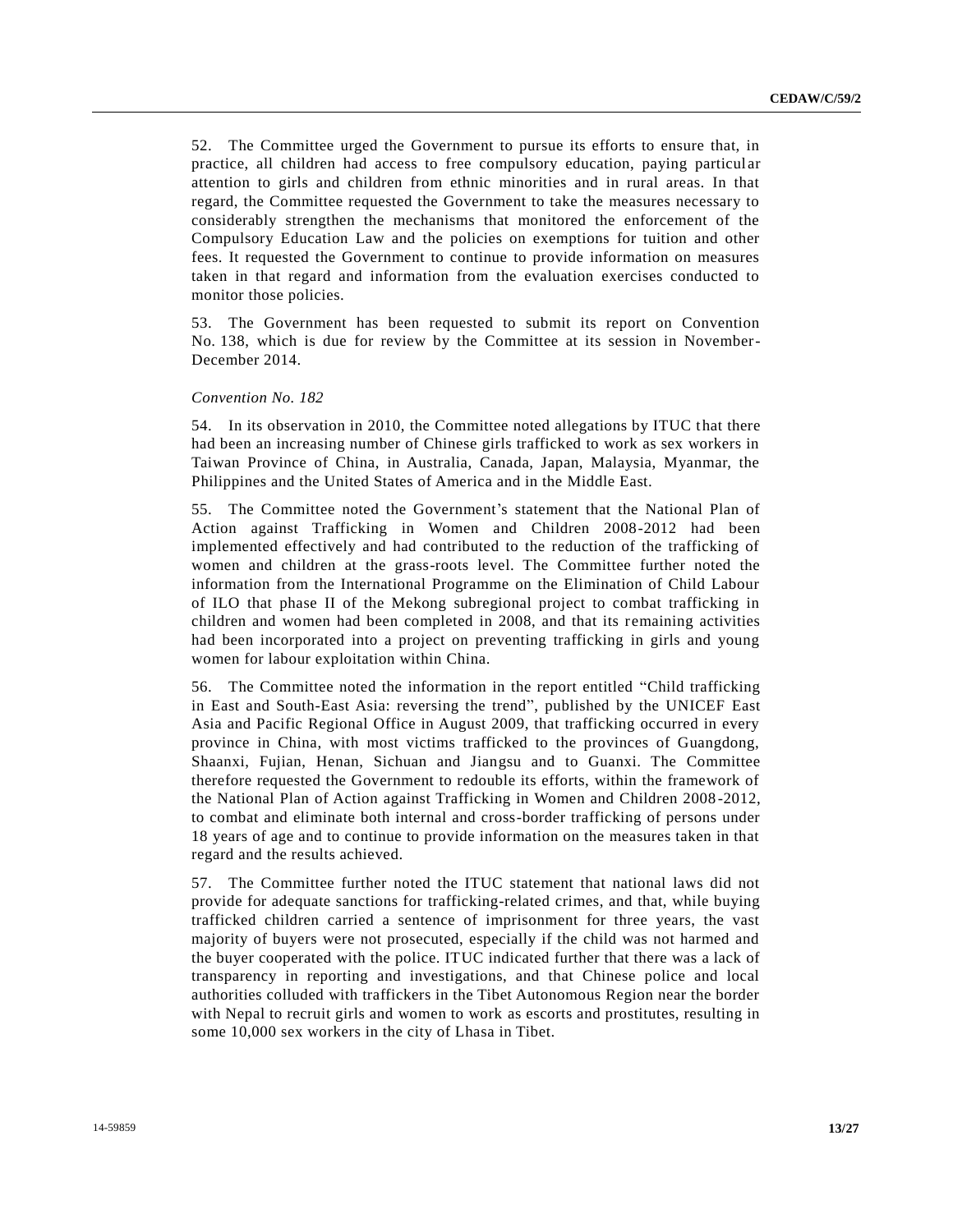58. The Committee expressed its deep concern at allegations of complicity of law enforcement officials with human traffickers and, accordingly, urged the Government to take immediate measures to ensure that thorough investigations and robust prosecutions of perpetrators of the trafficking of children (including the buyers of persons under 18 years of age), and complicit government officials, were carried out and that sufficiently effective and dissuasive penalties were imposed in practice. It requested the Government to provide information on the number of persons (including governmental officials) investigated, convicted and sentenced for cases of trafficking involving victims under 18 years of age, and the penal sanctions imposed.

59. In its direct request in 2010, the Committee noted that the National Plan of Action against Trafficking in Women and Children 2008-2012 and the eleventh Five-Year Plan on the Establishment of a Relief and Protection System for Vagrant Minors did not appear to address the commercial exploitation of children who were not victims of trafficking or who did not live on the street. In that regard, the Committee noted the indication in an ITUC communication of 1 September 2010 that not all child victims of prostitution were victims of trafficking. The Committee therefore requested the Government to provide information on measures taken to address the commercial sexual exploitation of persons under 18 years of age who were not street children or victims of trafficking, in particular the use, offering or procuring of such children for the purpose of prostitution, pornography or pornographic performances.

60. The Committee noted the statement in the ILO document entitled "Situational analysis of domestic work in China" of 2009 that there were some 20 million domestic workers in China. While most of those workers were women over 18 years of age, children might engage in that type of work from 16 years of age. In the analysis, ILO further stated that domestic work had the potential to negatively affect the development of those children owing to the long hours, lack of standards and possible inappropriateness of some tasks for children, all of which might be compounded by their physical and intellectual immaturity. The Committee requested the Government to provide information on the measures taken to protect domestic workers under 18 years of age from hazardous work. It further requested the Government to take measures to identify the number of persons under 18 years of age engaged in domestic work.

61. The Committee noted with interest that, on 8 February 2010, China had acceded to the Protocol to Prevent, Suppress and Punish Trafficking in Persons, Especially Women and Children, supplementing the United Nations Convention against Transnational Organized Crime (the Palermo Protocol). The Committee also noted the Government's statement that it attached great importance to cooperation with international organizations in its efforts to combat human trafficking, and noted the detailed information provided by the Government in that regard.

62. The Government has been requested to submit its report on Convention No. 182, which is due for review by the Committee at its session in November-December 2014.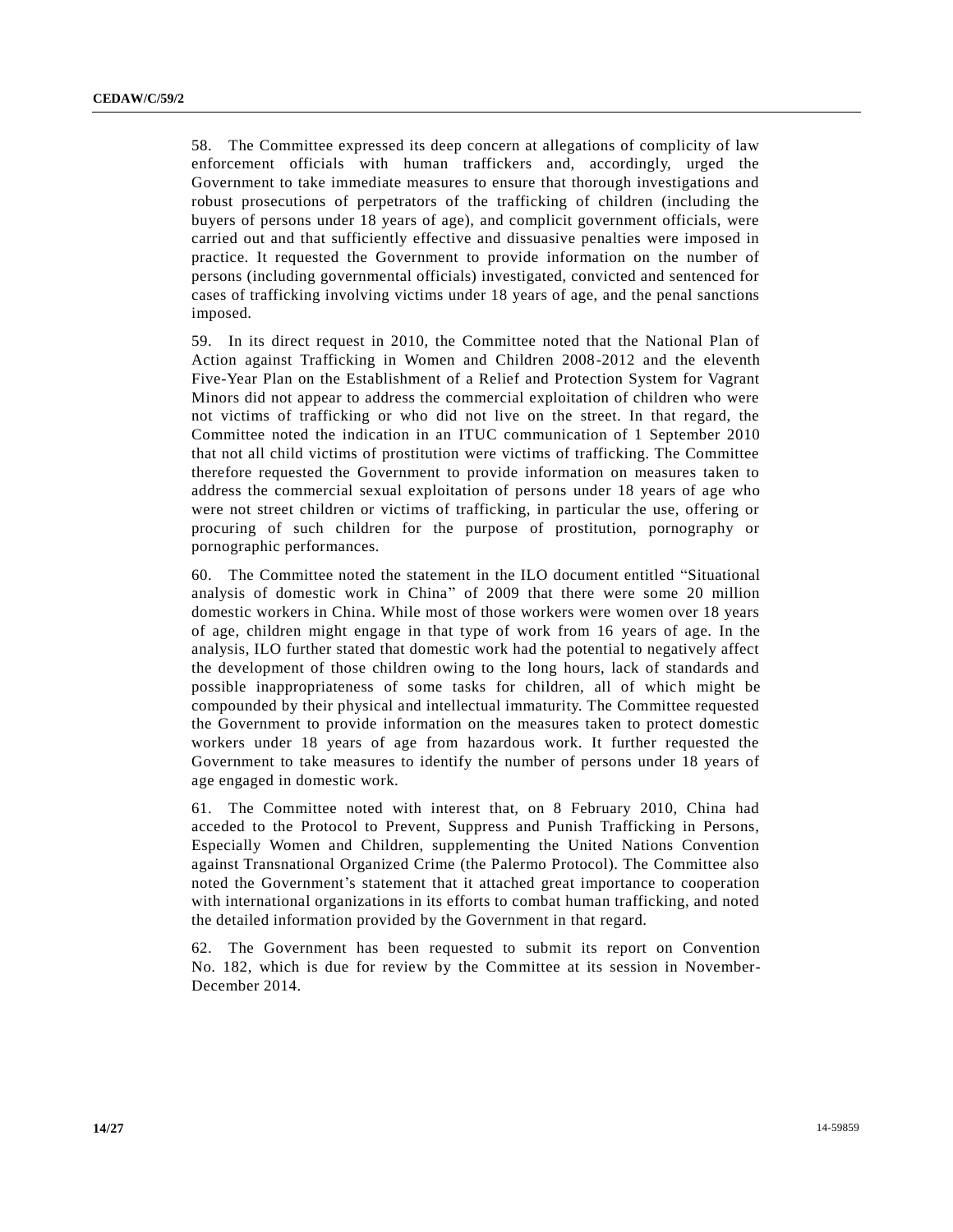# **Ghana**

63. Among the relevant ILO conventions, Ghana has ratified Conventions Nos. 100 and 111. It has also ratified Conventions Nos. 29, 45, 87, 89, 98, 103, 105, 138 and 182.

## **Comments made by the supervisory bodies of the International Labour Organization**

64. The pending comments of the Committee of Experts relevant to the provisions of the Convention on the Elimination of All Forms of Discrimination against Women relate to the items below.

## *Convention No. 100*

65. In its observation in 2013, the Committee noted that, since the adoption of the Labour Act in 2003, the Committee had been raising concerns regarding sections 10 (b) and 68 of the Act, which were set out in terms that were more restrictive than the principle of the Convention. The Committee noted the Government's statement that "equal pay for equal work without distinction of any kind" under those sections of the Act was synonymous with the principle of equal remuneration for men and women for work of equal value. However, the Government provided no details in support of that assertion and gave no indication that jobs of a completely different nature could be compared under the Act. The Committee noted further the Government's indication that it would, however, re-examine the Committee's concerns. The Committee asked the Government to take the measures necessary to amend those sections, in order to give full legislative expression to the principle of equal remuneration for men and women for work of equal value set out in the Convention, and to provide information on any progress made in that regard.

66. Regarding equal remuneration for work of equal value in the public service, the Committee recalled that the job evaluation exercise to determine the value of all public service jobs had been completed in April 2009, and that, as a result, a public service pay policy setting out a single spine salary structure had been adopted in November 2009, effective January 2010. The Committee also recalled that the evaluation had been made on the basis of four main job factors (knowledge and skill, responsibility, working conditions and effort), which had been subdivided into 13 subfactors. The Committee noted the Government's indication that 95 per cent of all public service employees had been brought under the single spine salary structure, and that all public service employees would be brought under the structure by the end of 2012. The Committee asked the Government to provide information on the progress made in covering all public service employees by the structure, and how that had affected the relative pay of women and men in the public service. It also asked the Government to provide information on the practical application of the structure, including on the issues dealt with by the Fair Wages and Salaries Commission and the steps taken by the Commission to ensure full application of the principle of the Convention in the public service. The Government was again requested to provide a copy of the single spine salary policy and the single spine salary structure adopted.

67. In its direct request in 2013, the Committee recalled that it had been commenting for a number of years on collective agreements that contained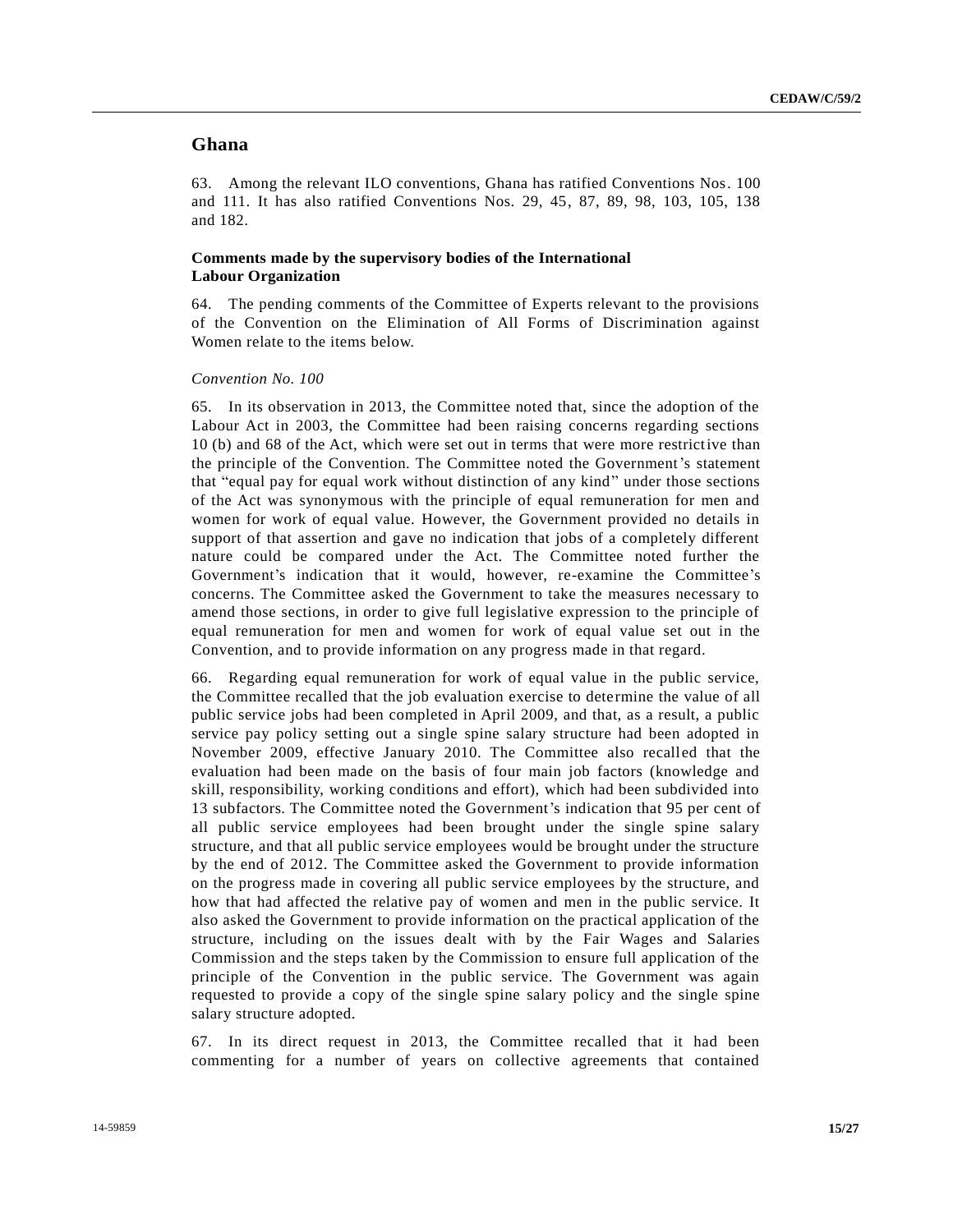provisions discriminating against women, in particular with regard to particular benefits. It noted that the Government's report again contained no specific information in response to the Committee's previous requests in that regard. The Committee urged the Government to take the steps necessary, in cooperation with employers' and workers' organizations, to ensure that provisions of collective agreements did not discriminate on the ground of sex. It asked the Government to provide information on any measures taken or envisaged, in cooperation with employers' and workers' organizations, to promote the principle of equal remuneration between men and women for work of equal value, including objective job evaluation methods, through collective agreements.

68. With regard to objective job evaluation in the private sector, the Committee recalled that, according to the Ghana Living Standards Survey published in September 2008 by the Ghana Statistical Service, on average, men received higher earnings than women. Noting that the sixth round of the Survey would end in September 2013, the Committee asked the Government to provide updated information on the gender pay gap in the private sector, including statistical information, based on the results of the recent Survey. It also asked the Government to take steps to promote objective job evaluation methods in the private sector to eliminate unequal pay, and to provide information on the progress made in that regard.

69. The Committee noted that the Government had repeated its previous indication that the Government and workers' and employers' organizations had taken active steps to promote a better understanding and implementation of the principle of equal remuneration through regular tripartite consultation in the framework of the National Tripartite Committee and in determining the national minimum wage. Recalling the important role of employers' and workers' organizations in promoting that principle of the Convention, the Committee again asked the Government to provide specific information on the concrete steps and action taken to promote the principle, and the results of such initiatives. It also asked the Government to indicate whether equal remuneration between men and women had been discussed specifically within the National Tripartite Committee, and how the principle had been reflected in the establishment of the minimum wage.

70. Regarding enforcement, the Committee noted the Government's indication that the National Labour Commission and the Fair Wages and Salaries Commission dealt with issues pertaining to grievances of workers, especially those regarding equal remuneration. The Government also indicated that an alternative dispute resolution centre pursuant to the Alternative Dispute Resolution Act of 2010 served as an additional forum to deal with complaints regarding remuneration.

#### *Convention No. 111*

71. In its direct request in 2013, the Committee recalled its previous comments noting that section 175 of the Labour Act, defining sexual harassment, appeared to cover only quid pro quo harassment and not hostile environment sexual harassment. The Government indicated that steps had been taken with a view to preventing and combating sexual harassment at work, including workplace inspections and education and training programmes for employers' and workers' organizations. The Committee noted the Government's indication that no complaints or reports concerning sexual harassment at the workplace had been brought before the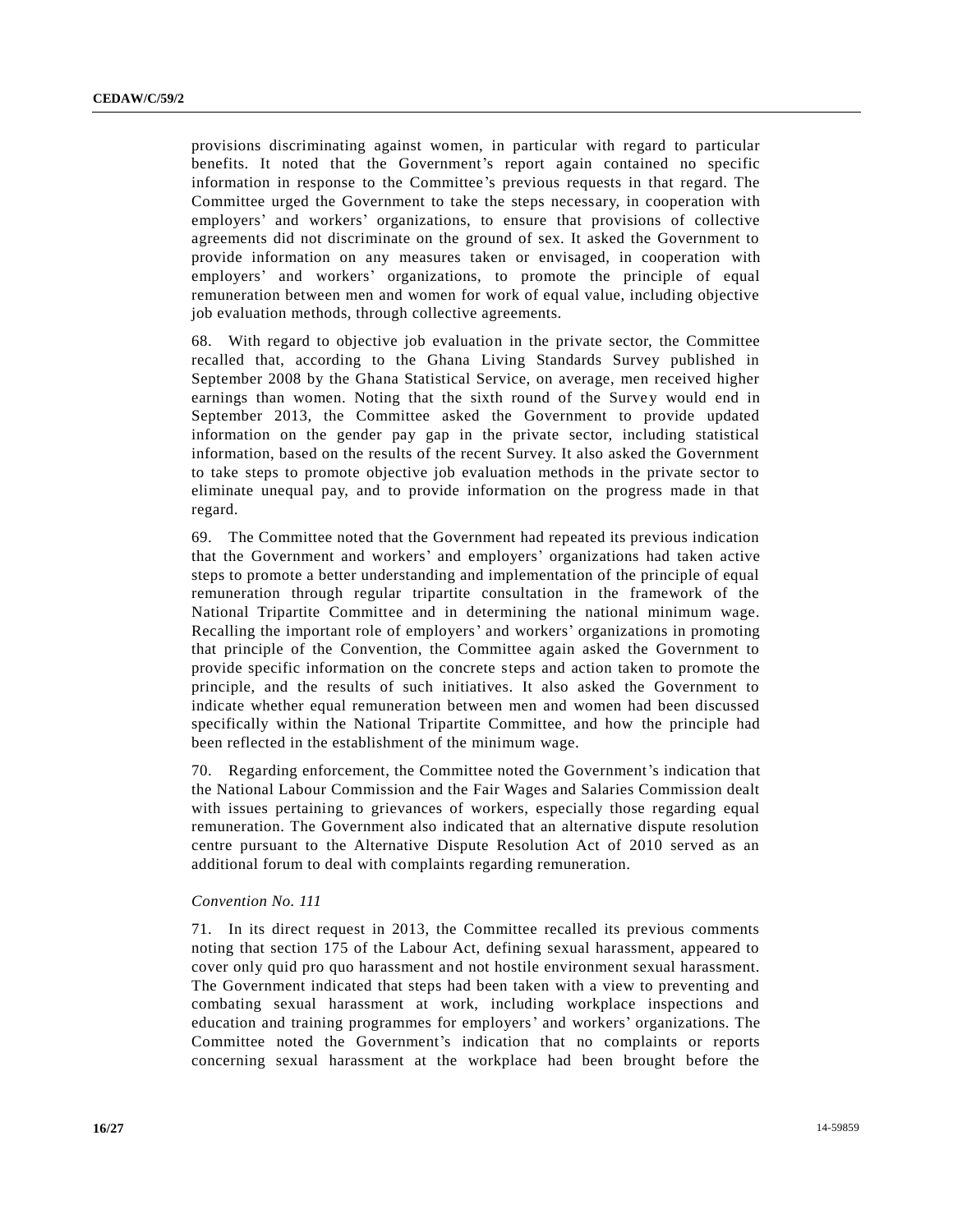competent authorities, including the National Labour Commission, under the Act. It asked the Government to expand the definition of sexual harassment to explicitly cover hostile environment sexual harassment. The Committee also asked the Government to take specific steps aimed at achieving better knowledge and understanding of the existence of sexual harassment, and means of preventing and addressing it, among labour inspectors, judges and other relevant public officials, as well as employers, workers and their organizations.

72. The Committee recalled the Government's policy for affirmative action towards equality of rights and opportunities for women, and the policy on gender equality for 2008-2012 developed by the Trades Union Congress of Ghana, which included the increase of women's representation in the leadership of the labour movement and in union activities and the intensification of gender educational programmes for both men and women. The Committee noted the Government's indication that, although the 40 per cent target of women's representation in the public sector had not been reached, the Government was taking the steps necessary to ensure more appointments of women within the public sector. The Government also indicated that the Gender Budget Monitoring Unit of the Ministry of Women and Children's Affairs would ensure that national and sectoral budgets for 2010 and beyond were gender responsive. The Committee asked the Government to provide information on the implementation of the measures taken within the framework of the affirmative action policy, including indications of the time frame for their implementation and their impact on improving gender equality in employment and occupation. It also asked the Government to indicate the steps taken to collect and process statistical information on the situation of women in employment in the private and the public sectors.

73. Regarding education and vocational training, the Committee recalled that the Government had been promoting the access of girls and women to education, in particular within the framework of the National Functional Literacy Programme. The Committee also recalled that the Education Act of 2008 did not include provisions to prohibit discrimination in education on the basis of all the grounds listed in article  $1 \n(1) \n(a)$  of the Convention, while section 22  $(1)$  of the repealed Education Act of 1961 provides that no person shall be refused admission as a pupil to, or refused attendance as a pupil at, any school on account of the religious persuasion, nationality, race or language of himself or of either of his parents. Section 28 of the Education Act of 2008 provides for a grievance procedure before the National Accreditation Board or the district education oversight committee, when a parent has cause to suspect discrimination. In addition, section 29 (o) of the Education Act provides that the Minister may make regulations in respect of gender equity at all levels and programmes of education. The Committee asked the Government to provide updated information on the steps that it had taken or envisaged to promote the access of girls and women to education and training, including to technical institutes and tertiary education institutions, to enable them to gain access to a larger range of jobs and occupations, and the results achieved. It also asked the Government to provide information on the grounds of discrimination in the grievances pursuant to section 28 of the Education Act, and to indicate whether such grounds included that of discrimination under article 1 (1) (a) of the Convention. The Government was further asked indicate whether ministerial regulations pursuant to section 29 (o) had been adopted.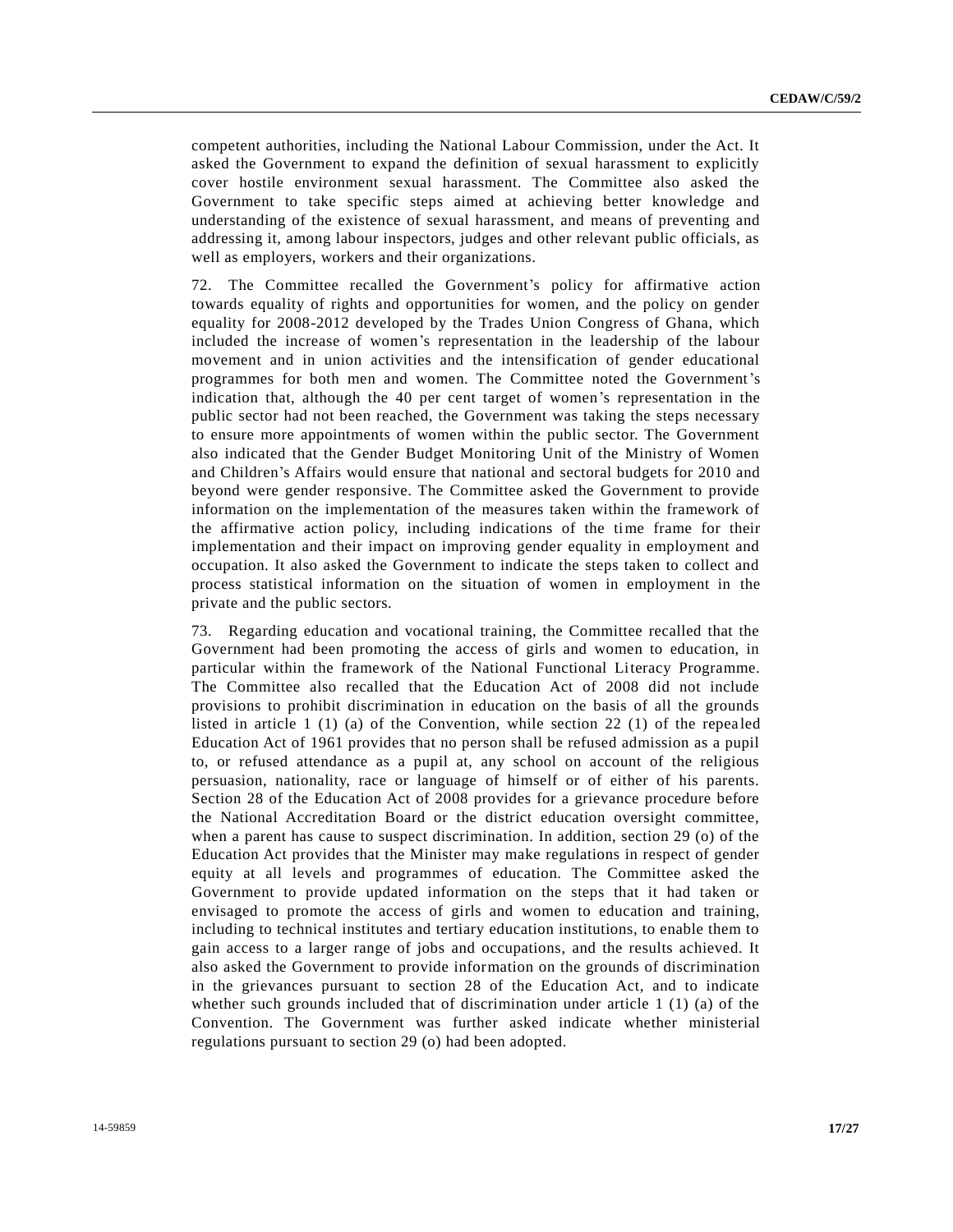74. Regarding enforcement, the Committee asked the Government to take concrete steps to revise the labour inspection form to include a specific reference to discrimination on the grounds listed in the Convention and to sexual harassment. It also asked the Government to take measures to enhance the capacity of law enforcement officials to identify and address discrimination in employment and occupation.

## *Convention No. 182*

75. In its direct request in 2010 (repeated in 2012 and 2013), the Committee noted that, as observed in its previous comments, the Criminal Code did not specifically establish offences related to pornography or pornographic performances by a child under 18 years of age, but set out provisions prohibiting the production, distribution or exhibition of obscene materials or performances in general. The Committee requested the Government to take the measures necessary to specifically prohibit the use, procuring or offering of a child for the production of pornography and for pornographic performances. It also requested the Government to adopt provisions establishing appropriate penalties for this worst form of child labour.

## *Other conventions on which the Government has been requested to report*

76. The Government has been requested to submit its reports on Conventions Nos. 87 and 98, which are due for review by the Committee at its session in November-December 2014.

## **Guinea**

77. Among the relevant ILO conventions, Guinea has ratified Conventions Nos. 100, 111 and 156. It has also ratified Conventions Nos. 3, 29, 45, 87, 89, 98, 105, 122, 138, 142, 143 and 182.

# **Comments made by the supervisory bodies of the International Labour Organization**

78. The pending comments of the Committee of Experts relevant to the provisions of the Convention on the Elimination of All Forms of Discrimination against Women relate to the items below.

## *Convention No. 3*

79. In its direct request in 2005 (repeated most recently in 2013), the Committee noted the Government's indication that, owing to functioning difficulties, it was then impossible for the National Social Security Fund to assume the payment of the entire maternity benefit, 50 per cent of which was still paid by the employer in accordance with article 106 (4) of Act No. L94/006/CTRN issuing the Social Security Code. The Government added, however, that it would work progressively towards ensuring that national legislation was brought into line with the Convention.

80. The Committee expressed the hope that the Government would provide an indication of the progress made towards ensuring the full application of the Convention, and that it would take action to ensure that the payment of maternity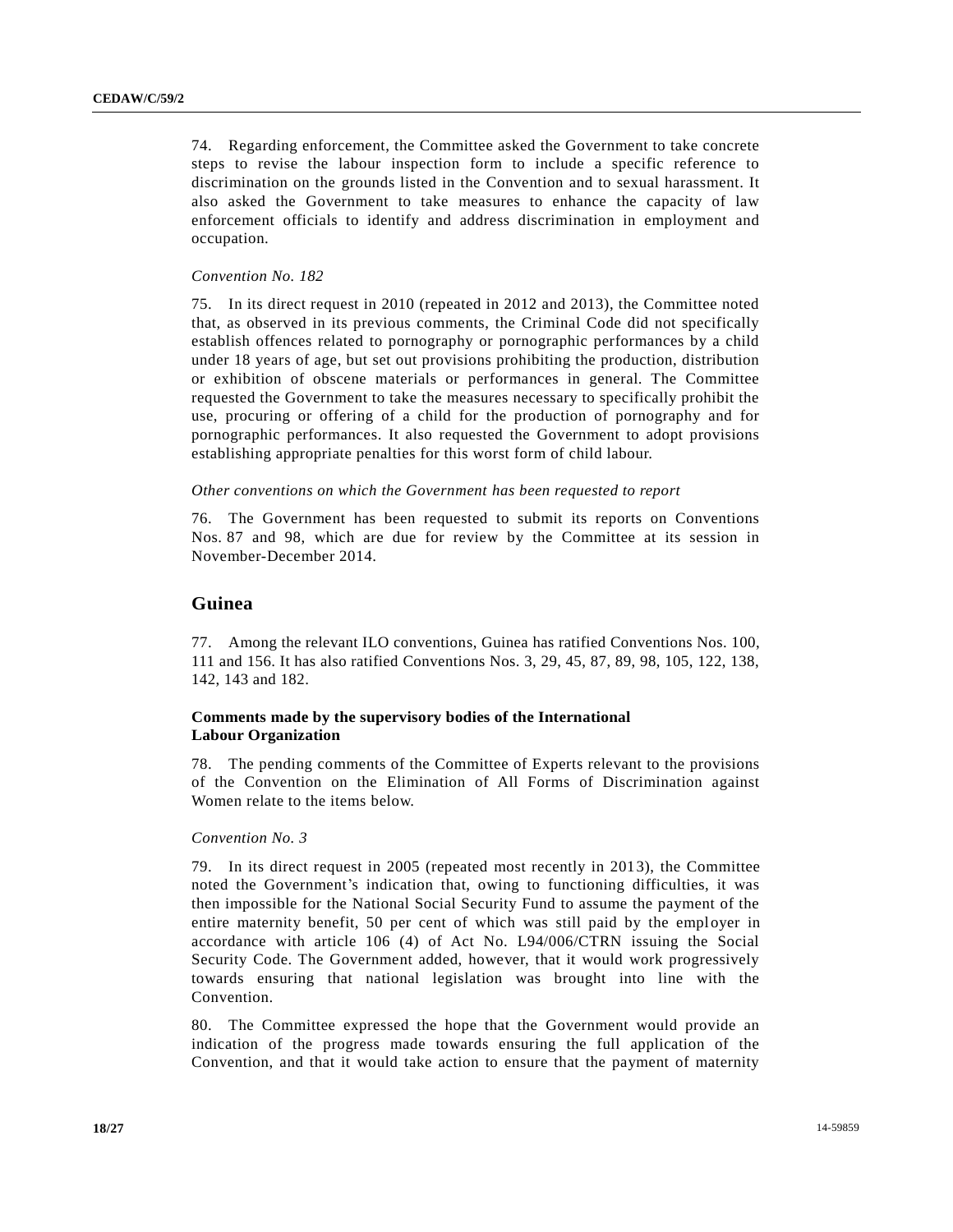benefit was not assumed, even partially, by employers, insofar as that was inconsistent with the provisions of the Convention and involved the risk of harmful consequences for the employment of women.

81. With regard to the possibility of dismissing a worker during her maternity leave in the event of serious misconduct, as provided for in article 63 of Ordinance No. 003/PRG/SGG/88 of 1988 issuing the Labour Code, the Government indicated that, although the provision was inconsistent with the Convention, it had not given rise to any complaints from the social partners. The Committee expressed the hope that the Government would provide details of the measures taken in practice to give effect to that provision of the Convention.

#### *Convention No. 100*

82. In its direct request in 2012 (repeated in 2013), the Committee noted the Government's indication that the draft labour code, awaiting submission to the National Assembly, established the principle of equal remuneration for men and women for work of equal value.

83. The Committee also noted Decree No. 009/PRG/SGG/89 fixing the amounts of bonuses for higher-level and managerial posts in the civil administration of the State, which applied to all officials in the categories concerned, without any distinction regarding sex. It recalled that, even if salaries and bonuses were fixed according to the posts concerned and a statutory pay scale, without any distinction as to sex, the methods and criteria adopted for classifying posts and establishing pay scales could result in discrimination, the jobs traditionally performed by women often being undervalued by comparison with jobs traditionally performed by men.

84. The Committee asked the Government to provide information on the steps taken or envisaged to ensure that the criteria for the evaluation and classification of jobs and pay scales that applied in the public sector were objective and free of any gender bias, and in particular that jobs largely performed by women were not undervalued in comparison with predominantly "male" jobs but evaluated objectively on the basis of the work that they involved.

#### *Convention No. 111*

85. In its direct request in 2012 (repeated in 2013), the Committee noted that the draft labour code was awaiting submission to the National Assembly, and expressed the hope that the new labour code would contain provisions prohibiting direct and indirect discrimination with regard to all workers, on at least all the prohibited grounds of discrimination listed in article 1 (1) (a) of the Convention, at all stages of employment and occupation.

86. The Committee also noted that the current Labour Code contained provisions that restricted women's access to some types of work (arts. 148 and 186). The Committee expressed its hope that the provisions of the new code concerning women's employment would be in conformity with the principle of gender equality and that protective measures regarding women would be limited to maternity protection.

87. The Committee noted that in 2012 women represented 27.88 per cent of total staff in the public service, and that only 16.29 per cent of the highest (category A) managerial posts were occupied by women. According to a study on poverty and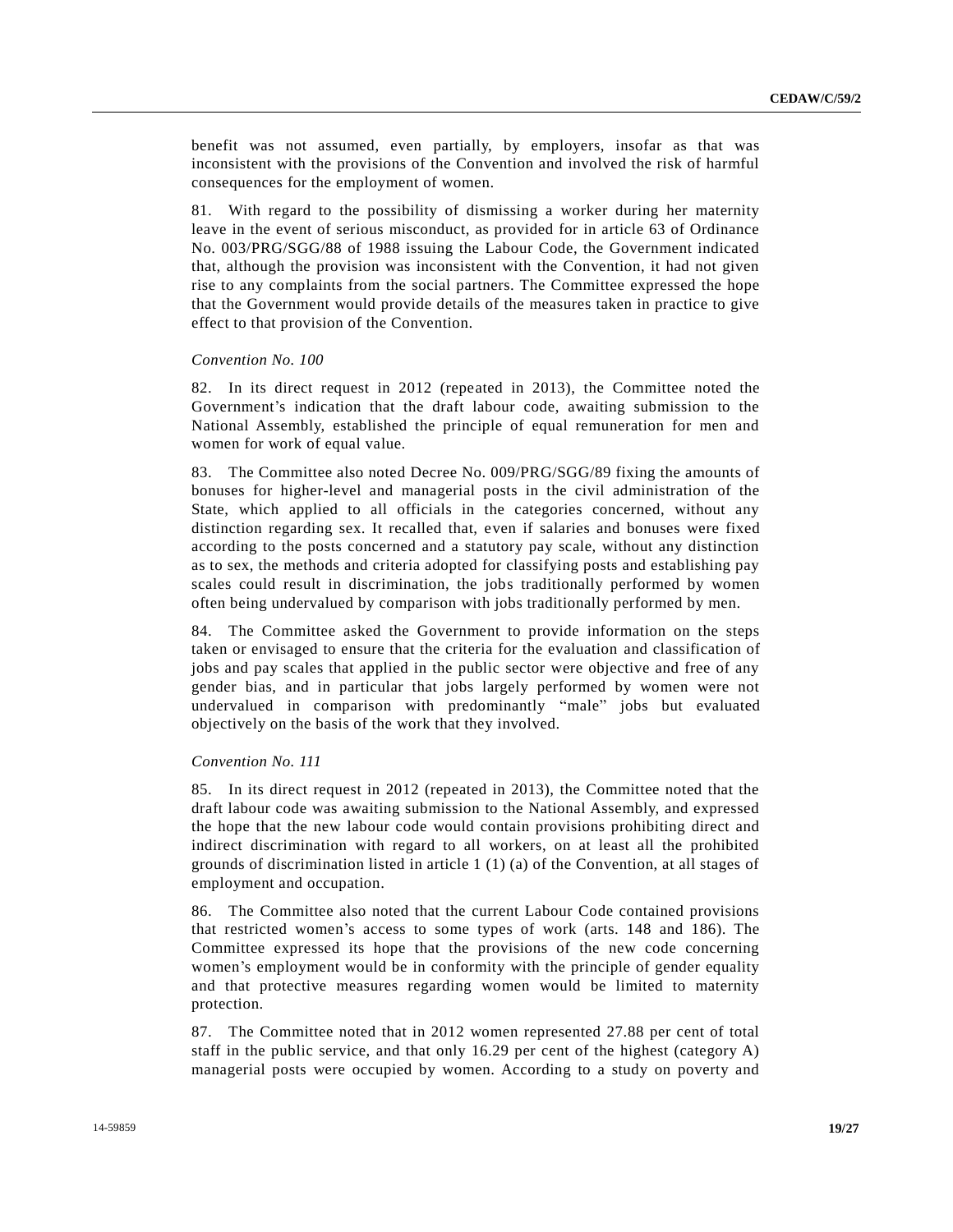inequalities in Guinea from 1994 to 2012, published in July 2012 by the National Institute of Statistics, discrimination suffered by women in the labour market resulted in households headed by women being more vulnerable to poverty.

88. The Government indicated that the country had adopted a national policy framework document for the promotion of employment for development and poverty reduction, combined with an action plan, which was aimed in particular at improving access to employment for women; that a gender and equity division had been created within the Ministry of Social Affairs; and that gender and equity units had been established in all ministerial departments. Moreover, the poverty reduction strategy paper for 2011-2012, which had recently been adopted, established areas for priority action with a view to promoting equality for men and women and promoting the gender dimension in employment, and provided in particular for strengthening existing legislative and institutional frameworks in order to promote gender equality and boost women's financial independence (microcredit). The Committee noted that a national gender policy had been formulated in 2011.

89. Noting the Government's efforts to adopt a strategic action framework for promoting equality of opportunity and treatment for men and women in employment and occupation, the Committee requested the Government to provide information on the specific measures taken in that context and on the results achieved.

90. The Committee noted further that, according to the above-mentioned study of the National Institute of Statistics, although the school enrolment rate was 57.1 per cent for girls and 61.8 per cent for boys between 7 and 12 years of age, the figure dropped to 31 per cent for girls and 44.7 per cent for boys between 13 and 19 years of age. According to the study, the enrolment rate was lower for young girls, who were likely to leave the education system prematurely. Moreover, the Committee noted that the rate of illiteracy for adults (65.22 per cent) highlighted a major gap between the sexes (74 per cent for women compared with 55.14 per cent for men). It also noted that the poverty reduction strategy paper provided for the development of education and literacy programmes, and that the Five-Year Socioeconomic Development Plan, 2011-2015, adopted in December 2011 by the Ministry of Planning, established a comprehensive public literacy strategy, especially for women and girls, through the formulation of programmes and the setting of specific targets.

91. The Committee requested the Government to provide information on the implementation of the measures established through the poverty reduction strategy paper, the Five-Year Socioeconomic Development Plan 2011-2015 and the national gender policy aimed at improving access for girls and women to education and vocational training, especially in traditionally "male" sectors, and on the measures aimed at maintaining their attendance in school or in training institutes.

## *Convention No. 122*

92. In its observation in 2012 (repeated as a direct request in 2013), the Committee noted the information provided by the Government on various measures intended to promote youth employment and women's employment, including the formulation of the National Support Programme for Youth Employment (2007), the setting up of the National Fund for the Integration of Young People, the establishment of two support funds (30 billion Guinean francs for young people and 100 billion Guinean francs for women) for employment promotion and poverty reduction, and the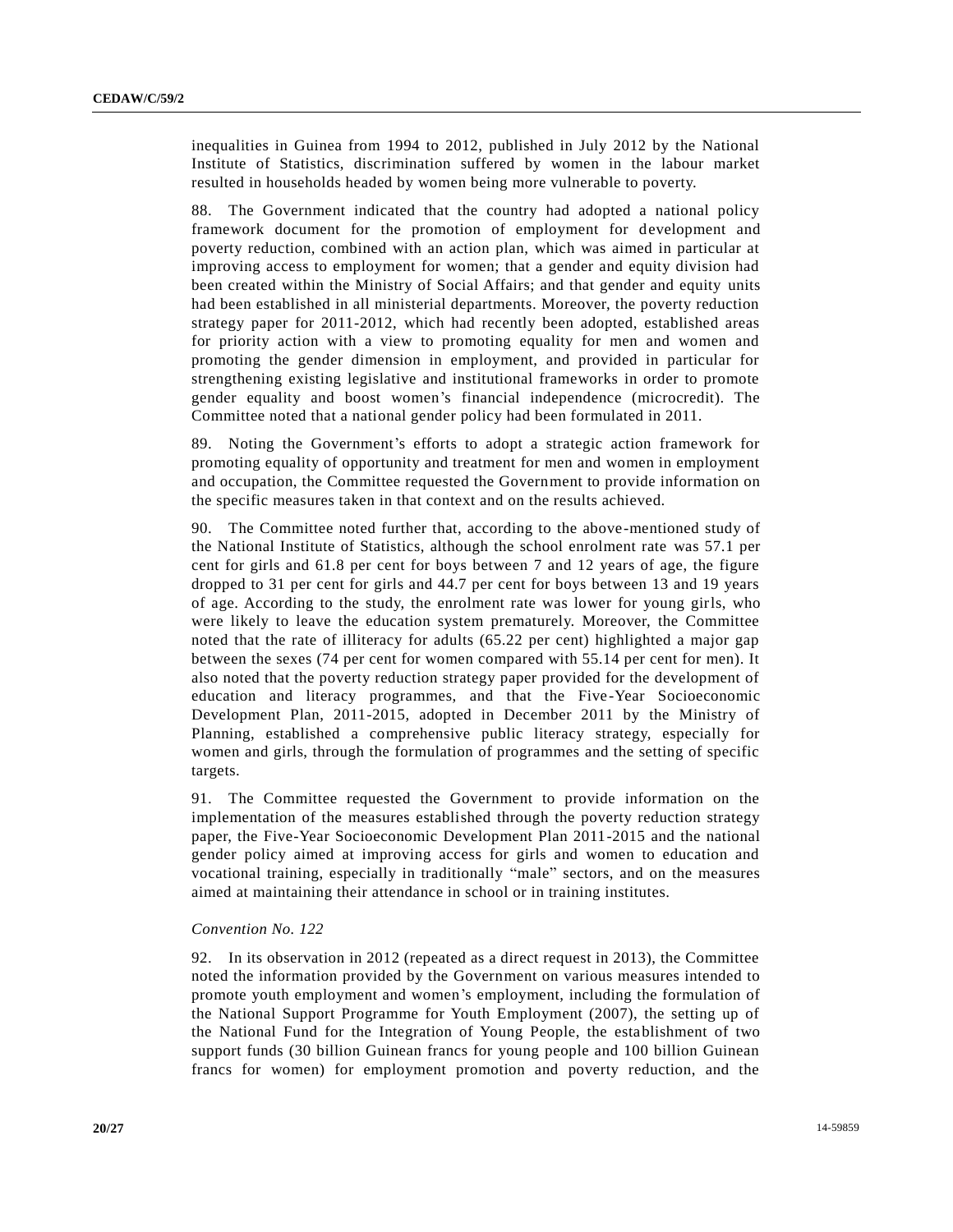implementation, in partnership with the World Food Programme, of the "food for apprentices" programme for 1,000 disadvantaged young persons (2010).

93. The Committee further noted that, according to the poverty reduction strategy paper for 2011-2012, the unemployment rate had increased from 10.2 to 15 per cent in Conakry and had fallen from 6.7 to 3.2 per cent in the other cities between 2002 and 2007. Overall, underemployment affected 9.1 per cent of the active population in 2007, compared with 11.8 per cent in 2002. Women were worse affected by underemployment than men (7.5 per cent for men and 10.5 per cent for women). The proportion of the active population that was underemployed was higher in rural areas (11.1 per cent) than in urban areas (5.4 per cent).

94. The Committee invited the Government to provide information on the results achieved, in particular for young persons and women, by the measures for employment promotion and for better provision of vocational and technical training, as well as on the progress made in putting into effect the plan of action for the implementation of the national employment promotion policy.

#### *Convention No. 182*

95. In its observation in 2012, the Committee noted with interest the adoption of the Children's Code (Act No. L/2008/011/AN of 19 August 2008). It noted with satisfaction that articles 385 to 396 of the Code prohibited effectively trafficking in persons, including children, for sexual exploitation or for the exploitation of their labour. The Government indicated that a bill prohibiting child labour and trafficking was being prepared. The Committee requested the Government to provide information on the progress achieved in the preparation of that bill.

96. The Committee noted with satisfaction that articles 359 and 360 of the Children's Code prohibited the production, offering, dissemination, procuring, possession and representation of any pornography involving the performance by children of explicit sexual activities, whether real or simulated, or any representation of the sexual organs of a child, under penalty of imprisonment from one to five years and a fine from 300,000 to 1 million Guinean francs.

97. The Committee also noted, however, that, according to the report on the National Survey on Child Labour and Trafficking in Guinea of November 2011, conducted in collaboration with the ILO Statistical Information and Monitoring Programme on Child Labour and the National Institute of Statistics, 40.1 per cent of children between 5 and 17 years of age in Guinea, or 1,427,778 children, were engaged in types of work that were to be abolished; of those children, 84.1 per cent were engaged in hazardous types of work. The Committee therefore requested the Government to take immediate measures to strengthen the capacity of labour inspectorates as a matter of urgency, so as to ensure adequate monitoring and detection of children under 18 years of age engaged in the worst forms of child labour, and especially in hazardous types of work.

#### *Other conventions on which the Government has been requested to report*

98. The Government has been requested to submit its reports on Conventions Nos. 87 and 98, which are due for review by the Committee at its session in November-December 2014.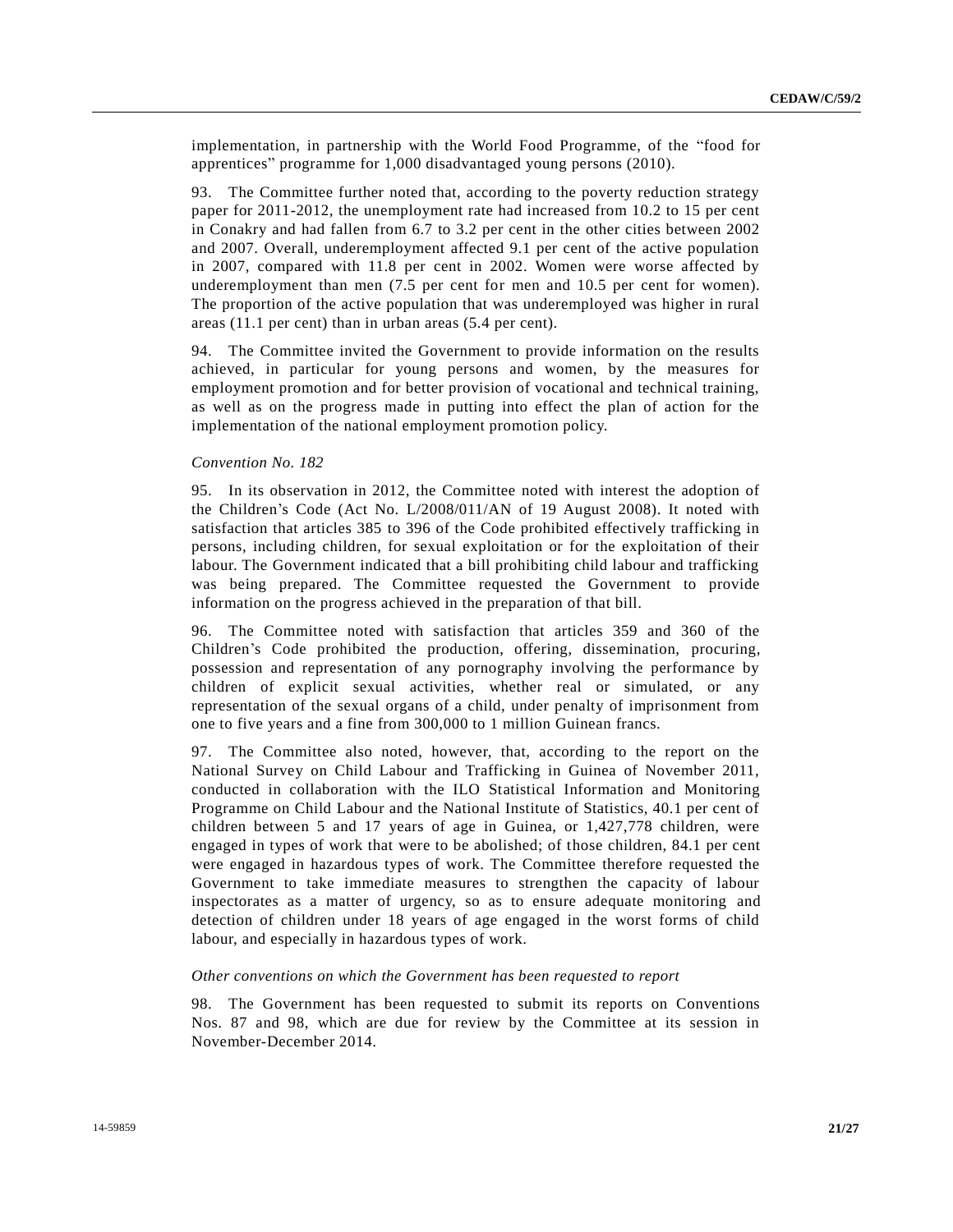# **Poland**

99. Among the relevant ILO conventions, Poland has ratified Conventions Nos. 100 and 111. It has also ratified Conventions Nos. 29, 87, 98, 103, 105, 122, 138, 142 and 182.

## **Comments made by the supervisory bodies of the International Labour Organization**

100. The pending comments of the Committee of Experts relevant to the provisions of the Convention on the Elimination of All Forms of Discrimination against Women relate to the items below.

## *Convention No. 100*

101. In its direct request in 2010, the Committee noted that, according to the Government's report, the gender pay gap had increased from 7.5 per cent in 2007 to 9.8 per cent in 2008 (on the basis of average gross hourly earnings).

102. The Committee welcomed the analysis of the causes for the gaps in remuneration between men and women provided in the report entitled "Employment in Poland in 2007". The report showed that remuneration gaps were the result of differences pertaining to the characteristics of the job holder, such as his or her level of education or professional experience, and to the characteristics of the workplace (sector, profession, size of the enterprise), in addition to gender discrimination. With regard to the wider remuneration gap concerning managerial posts, the report underlined that it was largely due to the underrepresentation of women in higherpaid positions.

103. The Committee asked the Government to provide information on any measures taken to reduce and close the widening gender remuneration gap both in the private and public sectors, including measures to address occupational segregation between men and women and to promote women's opportunities for career development and access to a wider range of jobs and educational and vocational paths.

104. Noting the limitations in the Labour Code and the Government's explanations, the Committee recalled that the Convention did not limit the application of the principle of equal remuneration for men and women for work of equal value to the same enterprise, and asked the Government to indicate how men and women were protected from discrimination in respect of remuneration if no real or hypo thetical comparator was available within the enterprise.

105. The Government has been requested to submit its report on Convention No. 100, which is due for review by the Committee at its session in November-December 2014.

## *Convention No. 111*

106. In its direct request in 2010, the Committee noted the Government's indication that the anti-discrimination provisions of the Labour Code had been amended in November 2008. The definition of indirect discrimination had been supplemented; the situations considered discriminatory and the definition of sexual harassment further specified; reprisals against an employee subject to mobbing or sexual harassment explicitly prohibited, and the scope of protection of an employee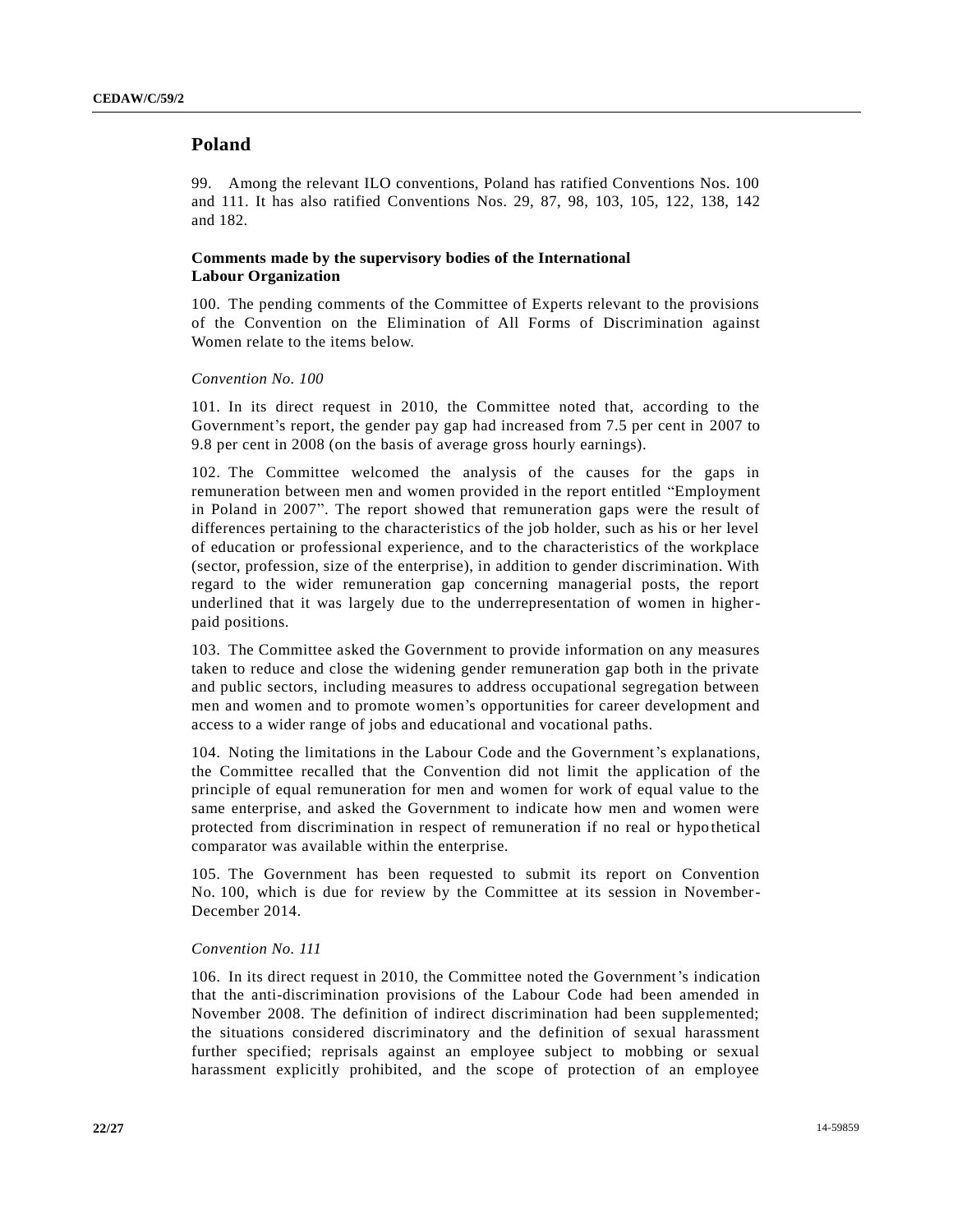exercising his or her rights further to the infringement of the principle of equal treatment in employment further specified. Since 2008, other amendments to the Labour Code had been made to provide equal opportunities for men and women in employment, including the granting of additional rights with regard to maternity and parenting.

107. The Committee noted that the provisions of the Labour Code concerning sexual harassment had been amended to add a detailed indication of actions that might lead to creating unfavourable conditions for the employee. It also noted that more than 30 complaints for sexual harassment had been submitted to the labour inspectors since 2009, and that several cases of sexual harassment had been dealt with by the labour divisions of district and regional courts. The Committee asked the Government to provide detailed information on the content of the amended provisions relating to discrimination and sexual harassment, as well as on their application in practice. The Committee also asked the Government to provide information on the effective measures taken to promote awareness of the issue of sexual harassment at work.

108. The Committee noted from the statistics provided by the Government that the rate of economically active women remained below 50 per cent (46.6 per cent in 2008 and 47.3 per cent in 2009). According to data from Eurostat, the employment rate of women was 52.9 per cent in 2009. In October 2008, men were overrepresented by 30 per cent in decision-making positions (i.e. public government representatives, senior officials and managers).

109. The Committee welcomed the numerous initiatives and projects implemented by the Government since 2005 to promote women's employment, with a particular emphasis on the fight against stereotypes regarding the role of women in the society and at work, through media campaigns, workshops, seminars and conferences. It noted that some of the projects launched were aimed in particular at reconciling work and family responsibilities, and that legislative measures had been taken in that regard.

110. The Committee encouraged the Government to pursue its efforts to combat the stereotypes regarding the roles of women and men in society and at work, and requested it to provide information on the measures to promote the employment of women implemented through the labour market institutions. The Committee also requested the Government to provide information on any assessment made of the impact that the implemented projects and programmes had had on women's employment and opportunities, in particular on their employment in decisionmaking positions.

111. The Government has been requested to submit its report on Convention No. 111, which is due for review by the Committee at its session in November-December 2014.

#### *Convention No. 122*

112. In its observation in 2012, the Committee noted the observations submitted by the Independent Self-Governing Trade Union "Solidarity", in which the Trade Union suggested that increased allocations should be directed towards the employment of vulnerable groups, such as unemployed women, young people,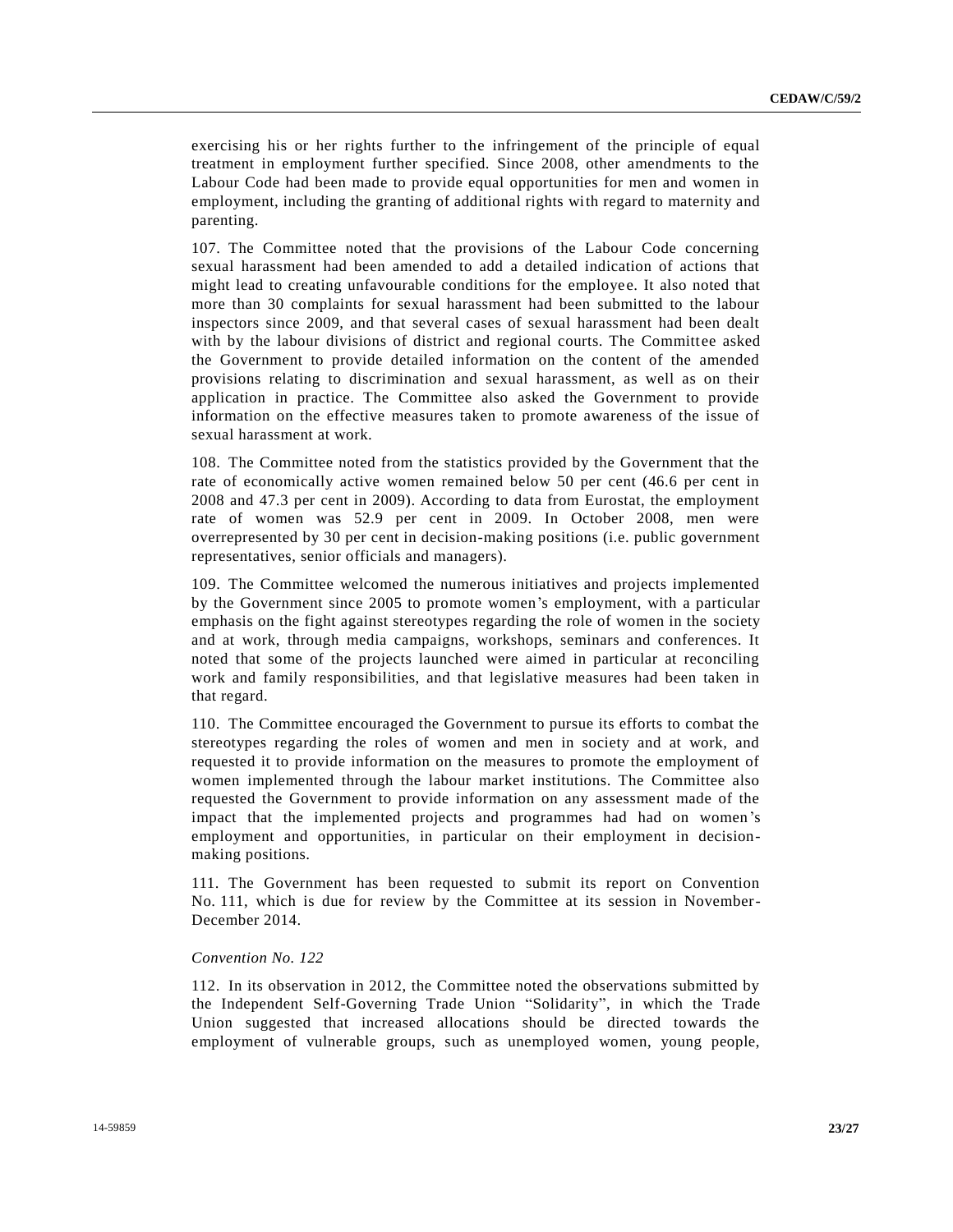persons with disabilities, older workers, informal economy workers, migrants and farmers.

113. The Committee invited the Government to provide information on the results achieved in implementing active employment measures to promote full employment and on how those measures would translate into productive and lasting employment opportunities for the unemployed and other categories of vulnerable workers.

114. The Committee also noted the Government's indication that the National Action Plan for Employment for 2009-2011 had identified the importance of the issue of ensuring equal access to the labour market for women and men. During the period covered by the Plan, a number of initiatives co-financed by the European Social Fund were implemented, aimed at strengthening the position of women in the labour market by overthrowing the existing stereotypes, raising the level of awareness among workers and labour market institutions and providing access to institutionalized forms of childcare. The Government reported that the unemployment rate for women was 10.9 per cent in 2011, compared with 8.8 per cent for men. More than 64 per cent of unemployed women in the fourth quarter of 2011 had a secondary, post-secondary or higher education, while among men the rate was 43.4 per cent. Women accounted for 54.7 per cent of all unemployed persons who had participated in activation programmes in 2011.

115. The Committee encouraged the Government to pursue its efforts to combat the stereotypes regarding the roles of women and men in society and at work, and invited the Government to provide information on the impact of the measures adopted to ensure that women had the fullest possible opportunity to obtain qualifications and use their skills.

# **Solomon Islands**

116. Among the relevant ILO conventions, Solomon Islands has ratified Conventions Nos. 100 and 111. It has also ratified Conventions Nos. 29, 45, 87, 98, 105, 138 and 182.

117. The Government has been requested to submit its first reports on Conventions Nos. 87, 98, 100, 105, 111 and 182, in addition to its report on Convention No. 45, which are due for review by the Committee at its session in November-December 2014.

# **Venezuela (Bolivarian Republic of)**

118. Among the relevant ILO conventions, the Bolivarian Republic of Venezuela has ratified Conventions Nos. 100, 111 and 156. It has also ratified Conventions Nos. 3, 29, 87, 98, 105, 122, 138, 142 and 182.

## **Comments made by the supervisory bodies of the International Labour Organization**

119. The pending comments of the Committee of Experts relevant to the provisions of the Convention on the Elimination of All Forms of Discrimination against Women relate to the items below.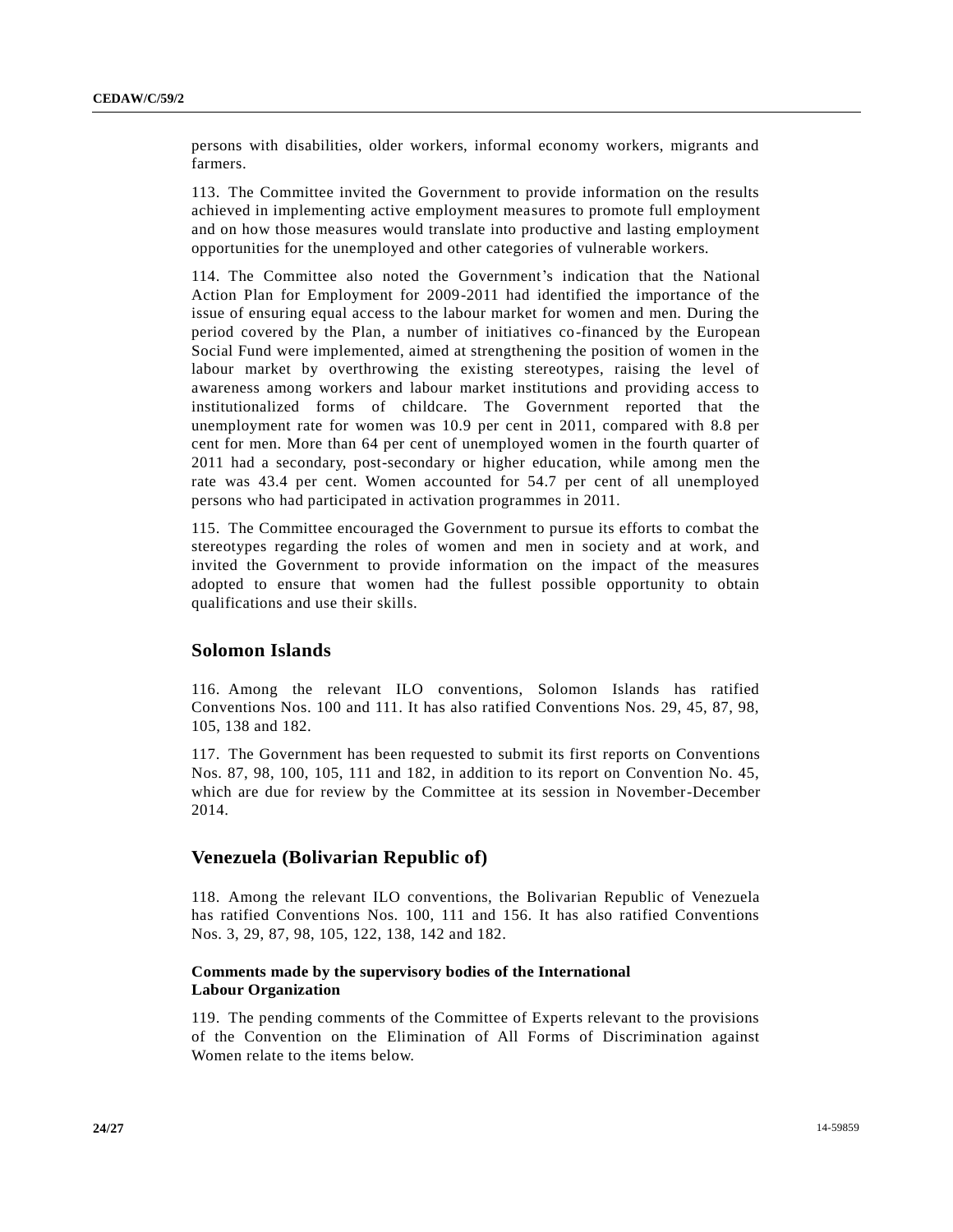## *Convention No. 3*

120. In its observation in 2013, the Committee noted the adoption of the Labour Act in April 2012, which reinforced maternity protection and employment stability for pregnant women and working mothers. In that respect, the Committee noted with satisfaction that article 335 of the Act guaranteed women workers special protection against dismissal from the beginning of their pregnancy and up to two years after childbirth.

### *Convention No. 100*

121. In its direct request in 2011, the Committee recalled its previous request for information on the provisions in force that established differences in benefits for men and women workers who adopt children. In that regard, the Committee noted the Government's indication that there were no such differences.

122. The Committee also noted the Government's indication that the employment rate for women was 92 per cent, while that of men was 92.6 per cent. It further noted the statistical information provided by the Government on the global indicators of the labour force in both the formal and informal economies, disaggregated by sex for the period September 2009-September 2010, in addition to the indicators of the economically active population by branch of economic activity and employment status for the period 2004-2010. The Committee observed that the indicators on the economically active population by branch of economic activity were not sufficient for an adequate evaluation of the employment situation of women and their remuneration, given that they were not disaggregated by sex and did not include information on the remuneration earned by men and women. It emphasized the importance of having available full information allowing an appropriate evaluation of the type, level and causes of differences in remuneration between men and women and the progress achieved in the application of the principle of the Convention.

123. The Committee requested the Government to continue its efforts with a view to compiling statistics and any other type of information disaggregated by sex as a basis for determining the remuneration gap between men and women workers by sector and its causes, and to assess the respective trends, and provide information in that regard. It also requested the Government to report on the implementation of the equality plan for women covering the period 2009-2013, in particular concerning the measures adopted to achieve wage parity, and to provide information on any other measures adopted by the Ministry of People's Power for Women and Gender Equality with a view to achieving the objectives of the Convention.

124. The Committee also asked the Government to take the measures necessary to include in the legislation the principle of equal remuneration for men and women for work of equal value.

125. The Government has been requested to submit its report on Convention No. 100, which is due for review by the Committee at its session in November-December 2014.

#### *Convention No. 111*

126. In its observation in 2012, the Committee noted the observations of 14 August 2012 of the Independent Trade Union Alliance, in which the Alliance objected that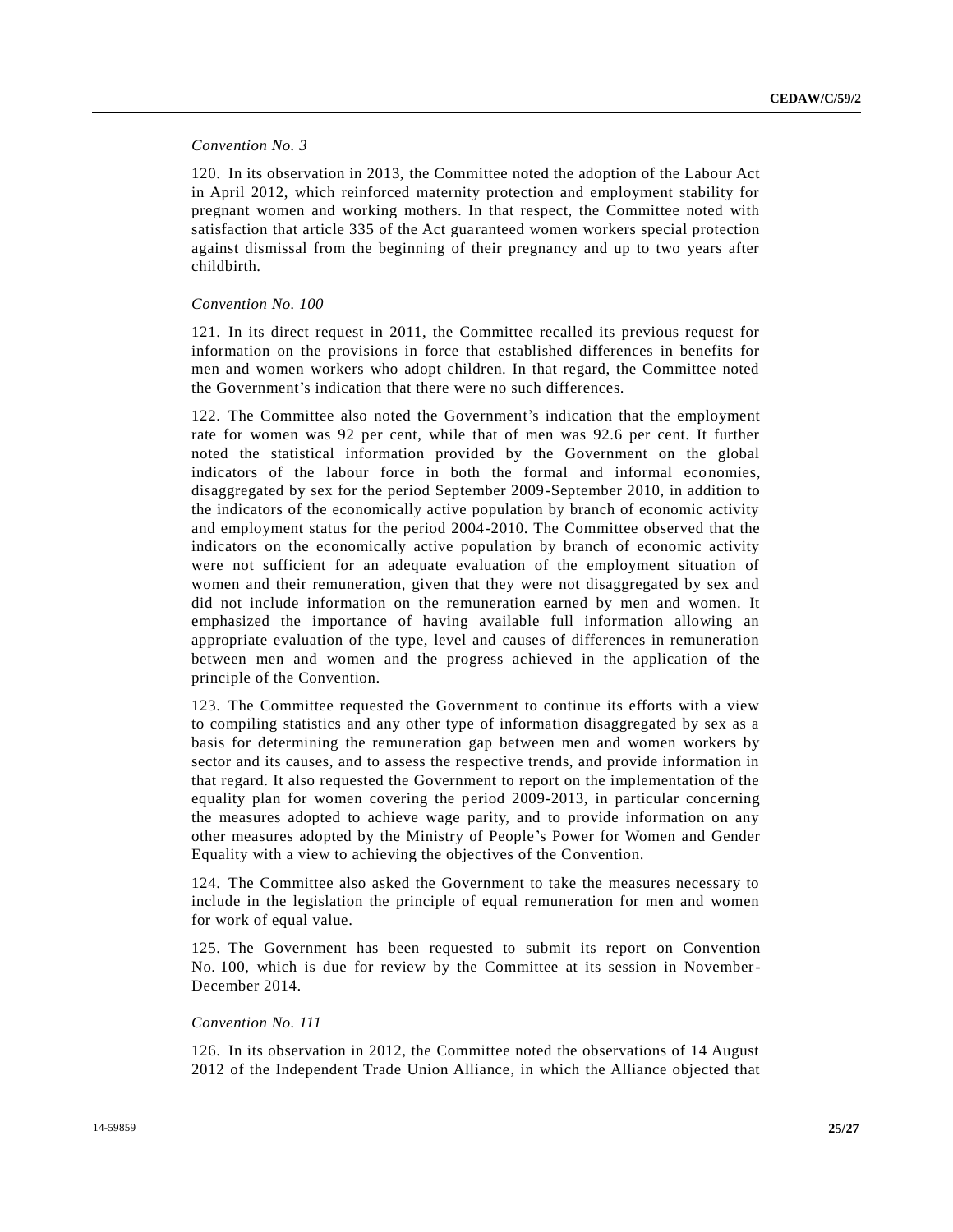the Labour Act, which had entered into force in May 2012, had not been debated in the parliament. The Alliance asserted in particular that the definition of sexual harassment in the Act was incomplete because it did not include a reference to "hostile working environment". The Alliance also referred to the status of women in the labour market, stating that they were affected by unemployment, job instability and a lack of education. The Committee requested the Government to provide its observations on those matters.

127. In its direct request in 2011, the Committee noted the Government's indication that the Office of the Attorney General had indicated that, since the entry into force of the Act on the Right of Women to a Life Free from Violence, 199,985 complaints had been received concerning gender violence: 34,410 in 2007, 70,015 in 2008 and 95,560 in 2009. The offences most frequently reported were physical, psychological and sexual violence, threats and harassment. The Government indicated that, according to the Comprehensive Family Directorate of the Office of the Attorney General, the complaints had given rise to 95,166 actions (covering charges, cases set aside and cases dismissed). The work of providing guidance and assistance to victims was also undertaken by a directorate, under the Women's Institute, for prevention and action in respect of violence against women. The Committee noted that the statistical information provided by the Government on the types of violen ce reported by women did not provide a basis for an adequate assessment of the incidence of sexual harassment at work, nor the measures adopted in responses to it.

128. The Committee again requested the Government to provide information on complaints of sexual harassment in the working environment and on steps taken to raise the awareness of and train the administrative and judicial authorities on the concept of sexual harassment as described in the general observation of 2002, the outcome of the complaints made in that respect and the measures adopted as a consequence. It also asked the Government to indicate whether the Inter-institutional Plan for the Prevention of Gender Violence, to which reference was made in 2009, had been adopted and whether it provided for action to prevent and combat sexual harassment at work.

129. The Committee further requested the Government to provide information on the impact of the Plan for Equality for Women 2009-2013, which focused on the inclusion of women in socioproductive development and work, and to provide statistics and information disaggregated by sex, age, ethnic origin and employment sector.

130. The Government has been requested to submit its report on Convention No. 111, which is due for review by the Committee at its session in November-December 2014.

#### *Convention No. 122*

131. In its observation in 2012, the Committee noted the Government's indication that programmes and actions were being carried out through social missions for the inclusion of sectors excluded from the world of work. In that regard, the Madres del Barrio Mission, a comprehensive strategy to encourage the integration of women in situations of extreme poverty into the world of work, was aimed at facilitating social processes of socioproductive inclusion both for beneficiary mothers and for other members of the family. For that purpose, guidance was provided to mothers to help them to formulate socioproductive proposals in Madres del Barrio committees.